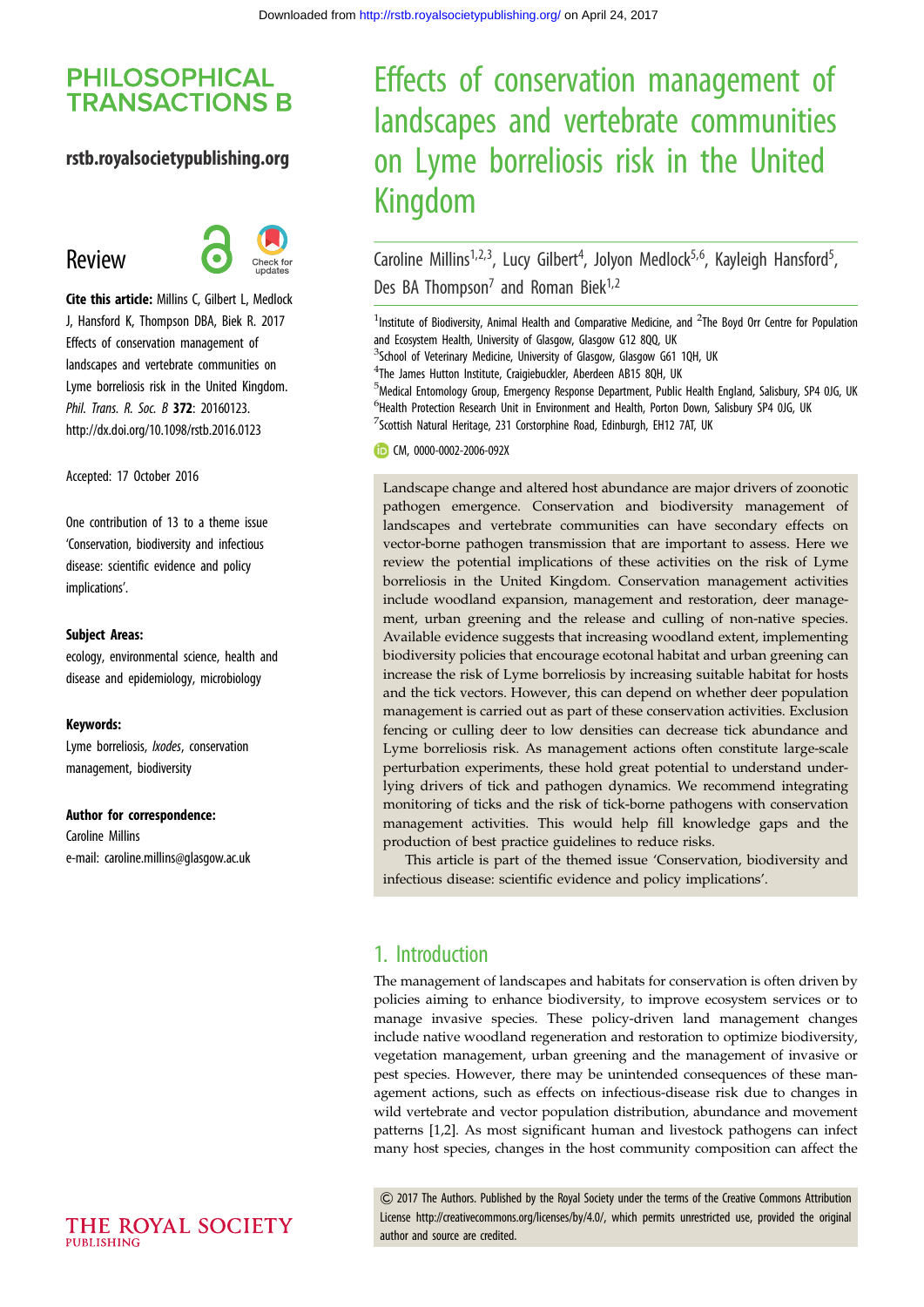<span id="page-1-0"></span>

Figure 1. Overview figure of selected conservation management activities including invasive species management, woodland regeneration, urban greening and deer management that can affect vertebrate host communities, tick populations, pathogen transmission and the risk of Lyme borreliosis (© Diogo Guerra).

persistence and prevalence of these pathogens [[3](#page-8-0)–[6\]](#page-8-0). This is because species within a host community contribute differently to pathogen dynamics due to differences in their abundance, infection prevalence and infectiousness [[7](#page-8-0)].

In recent decades, there has been a global increase in the incidence of many emerging and endemic vector-borne diseases in humans [[8,9\]](#page-8-0). Although some important vector-borne diseases such as malaria and dengue fever are maintained in a human-vector cycle, most vector-borne zoonotic pathogens are maintained by vectors and multiple wild vertebrate hosts, with humans acting as dead-end hosts [\[10](#page-8-0)]. Shifts in land use, alterations to host populations and climate change have been identified as the main drivers of endemic vector-borne pathogen emergence, which can result in invasion of the vectorborne pathogen into new areas, or cause increased intensity of transmission within enzootic areas [[1,8,11\]](#page-8-0). Therefore, conservation management activities that alter the land use or control populations of invasive or pest species are likely to result in changes to the distribution and transmission dynamics of vector-borne pathogens. This is due to effects on vertebrate host communities, which provide blood meals for vectors, and effects on the abiotic conditions for vector development and off-host survival. For example, increased deer populations in Europe have been linked to rising numbers of Ixodes ricinus ticks, which transmit a number of pathogens important for human health and livestock [[11\]](#page-8-0). Management of deer populations in areas where they are highly abundant is often necessary as part of woodland regeneration and biodiversity projects, with consequences for ecological communities, tick populations and pathogen transmission [\[12,13](#page-8-0)] (see §2).

Lyme borreliosis is among the most important vectorborne zoonoses in the Northern hemisphere and has increased in distribution and incidence across large parts of North America and the higher altitudes and latitudes of Europe, including the United Kingdom [\[14,15](#page-8-0)]. Transmitted by Ixodid ticks, the causative agents of Lyme borreliosis are spirochaete bacteria belonging to the Borrelia burgdorferi sensu lato species complex. There are at least 19 genospecies of B. burgdorferi s.l. in this group, some of which are pathogenic to humans [[16](#page-8-0),[17\]](#page-8-0). In Western Europe, I. ricinus is the primary vector and is widely distributed across a range of ecoregions and habitats, and feeds on many species of birds, mammals and reptiles [\[18](#page-8-0)]. In the United Kingdom, four genospecies of B. burgdorferi s.l. have been detected in questing I. ricinus ticks [\[19](#page-8-0)–[21](#page-8-0)]. These are small-mammal–associated B. afzelii, bird-associated B. garinii, B. valaisiana and the generalist genospecies B. burgdorferi sensu stricto which can be transmitted by Ixodid vectors feeding on competent reservoir hosts such as birds and small mammals [\[22](#page-8-0)–[26](#page-8-0)]. The main route of transmission of B. burgdorferi s.l. is considered to be via transtadial transmission by ticks feeding on infected hosts that maintain infection through to the next life stage. Co-feeding and transovarial transmission can contribute to transmission in some circumstances [[27](#page-8-0)–[29](#page-8-0)]. The environmental risk to humans from Lyme borreliosis is defined as the density of infected tick vectors in the environment. The density of infected nymphs is usually focused on as the most abundant tick life-stage carrying the pathogen and is referred to as Lyme borreliosis risk throughout the rest of this paper. The probability of human exposure to these infected ticks will depend on human behaviour and how people interact with the environment. Therefore, awareness of tick-borne disease risk as well as mitigation strategies such as animal and habitat management can help to reduce human exposure to ticks.

Here, we consider the effect of common conservation management practices on the environmental risk of Lyme borreliosis in the UK. We identify four relevant areas of conservation activities: deer management, woodland management and regeneration, control of invasive species, and urban greening (figure 1). We review the evidence that these management activities have on vector populations, host communities, pathogen transmission and the environmental risk of B. burgdorferi s.l. and discuss knowledge gaps and policy implications ([table 1\)](#page-2-0). While we focus on data and examples from the UK and continental Europe, the ecological mechanisms we discuss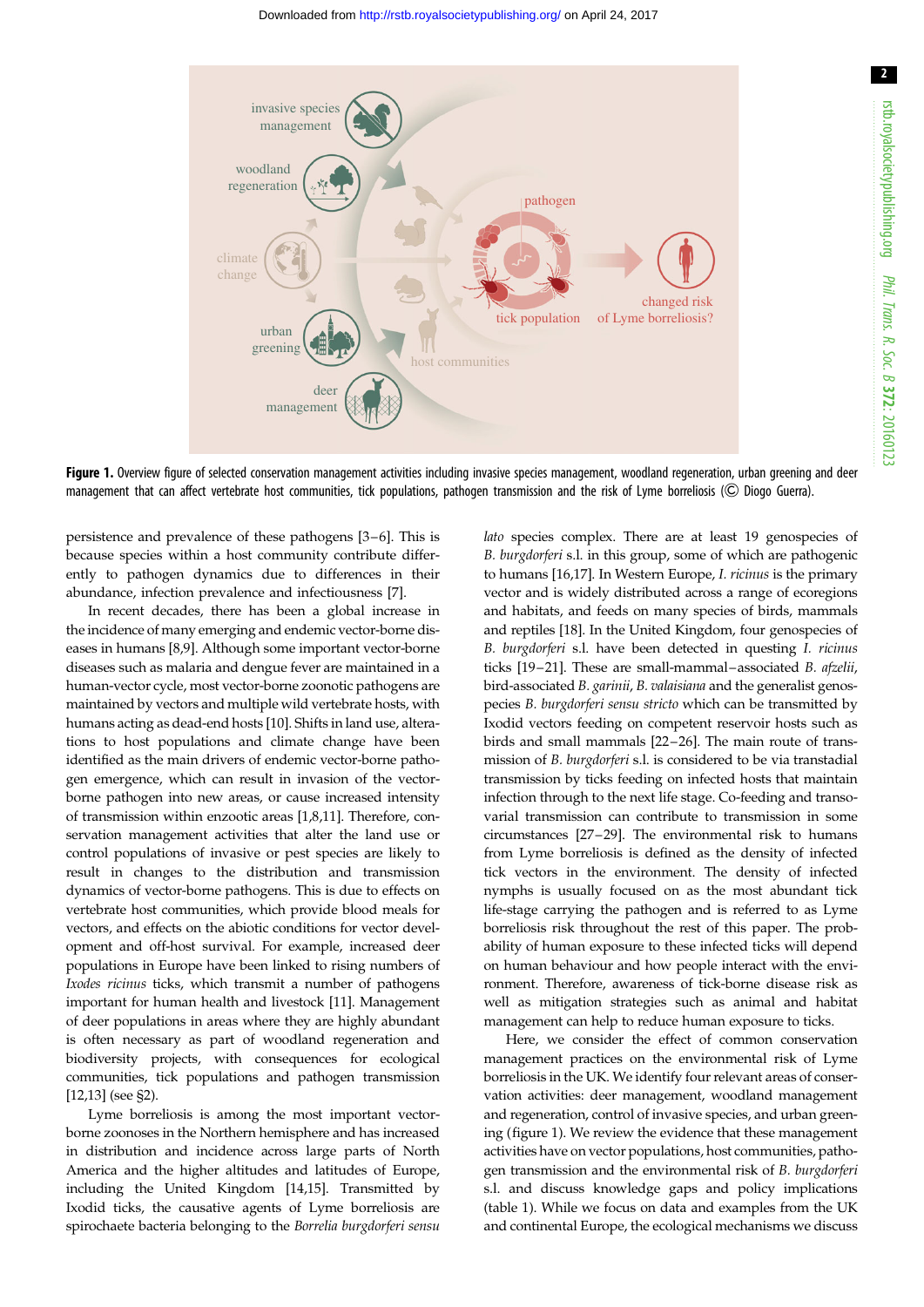<span id="page-2-0"></span>Table 1. Summary of the potential effects of different conservation management actions on vertebrate communities, Ixodes ricinus abundance and the risk of Lyme borreliosis.

| type of<br>conservation<br>management      | effect on vertebrate community?                                                                                                                                                                                                                                            | effect on tick abundance?                                                                                                                                                                                                  | effect on risk of Lyme<br>borreliosis?<br>(density of infected nymphs)                                                                                                                                                                                                                                                               |
|--------------------------------------------|----------------------------------------------------------------------------------------------------------------------------------------------------------------------------------------------------------------------------------------------------------------------------|----------------------------------------------------------------------------------------------------------------------------------------------------------------------------------------------------------------------------|--------------------------------------------------------------------------------------------------------------------------------------------------------------------------------------------------------------------------------------------------------------------------------------------------------------------------------------|
| deer management<br>(fencing or<br>culling) | deer management can result in<br>reduced deer abundance.<br>Subsequent increases in vegetation<br>from reduced browsing by deer can<br>result in increased densities of<br>competent small mammal hosts<br>[12, 30]                                                        | tick abundance would be expected to<br>be reduced in the absence of<br>alternate hosts for adult ticks [12]                                                                                                                | increases in competent small<br>mammal hosts may lead to an<br>increased prevalence of infection,<br>but reduced deer will reduce<br>overall tick density, therefore the<br>density of infected ticks (risk) will<br>likely fall (assuming there are few<br>alternative hosts for adult ticks)                                       |
| woodland<br>regeneration                   | an increase in populations of small<br>mammals and birds (competent<br>hosts) is predicted based on<br>habitat-specific densities [31-33].<br>Deer populations (incompetent<br>hosts) may increase if not<br>controlled or excluded by fencing<br>[12, 34]                 | if deer are controlled to aid tree<br>growth, ticks may be reduced or,<br>if not, ticks may increase due to<br>more favourable abiotic conditions<br>for tick survival                                                     | the prevalence of infection is likely<br>to increase, but the density of<br>infected ticks may be increased or<br>decreased depending on whether<br>deer management is carried out                                                                                                                                                   |
| invasive species<br>management             | culling of invasive grey squirrels can<br>result in decreased populations of<br>this host. Populations of red<br>squirrels may increase where<br>present [35], populations of other<br>competent hosts such as small<br>mammals and birds may also<br>increase in response | invasive species management is likely<br>to have a limited effect in areas<br>with tick reproduction hosts (e.g.<br>deer)                                                                                                  | unknown, but may lead to a<br>decreased risk in the short term.<br>Longer-term changes are<br>dependent on the response of<br>other competent small-mammal<br>and bird populations to the<br>removal of grey squirrels                                                                                                               |
| urban greening                             | increased urban greenspace and<br>connectivity will increase the<br>abundance of both competent and<br>incompetent vertebrate hosts in<br>urban environments                                                                                                               | a range of vertebrates support ticks<br>and if larger animals (e.g. deer)<br>are able to access urban<br>greenspace then ticks can<br>establish. The role of cats and<br>dogs as tick hosts should be<br>investigated [36] | although tick abundance may be<br>lower in urban greenspace<br>compared to rural areas, there is<br>evidence that pathogen<br>prevalence may be higher in<br>those ticks (given that there is<br>likely to be less of a dilution<br>effect from large mammals) [37].<br>Also human exposure is likely to<br>be higher in urban areas |

are likely to be relevant to any geographical area affected by Lyme borreliosis.

## 2. Deer management

Conservation objectives often require the close management of large herbivores in order to improve habitat quality. Prime examples include woodland regeneration and improvement projects for biodiversity enhancement, which require management of deer to avoid damage of young trees and vegetation. Reducing grazing or browsing by deer can be achieved by

exclusion fencing or culling [[12\]](#page-8-0), [figure 2](#page-3-0). As deer are important hosts of Ixodid ticks in many areas, changes in deer density can affect tick abundance with implications for the transmission of tick-borne pathogens [\[12](#page-8-0),[38](#page-9-0)].

Deer can feed large numbers of adult female ticks, which then lay eggs and produce the next generation of immature ticks, and deer are thus termed 'tick reproduction hosts' [[39\]](#page-9-0). A great many studies have shown that deer can be instrumental in maintaining tick populations, such that areas with more deer also have more ticks [\[12,19](#page-8-0),[40](#page-9-0)–[51\]](#page-9-0) although there is some uncertainty in the precise relationship between deer density and tick density [\[52](#page-9-0)]. Some of these studies specifically tested

3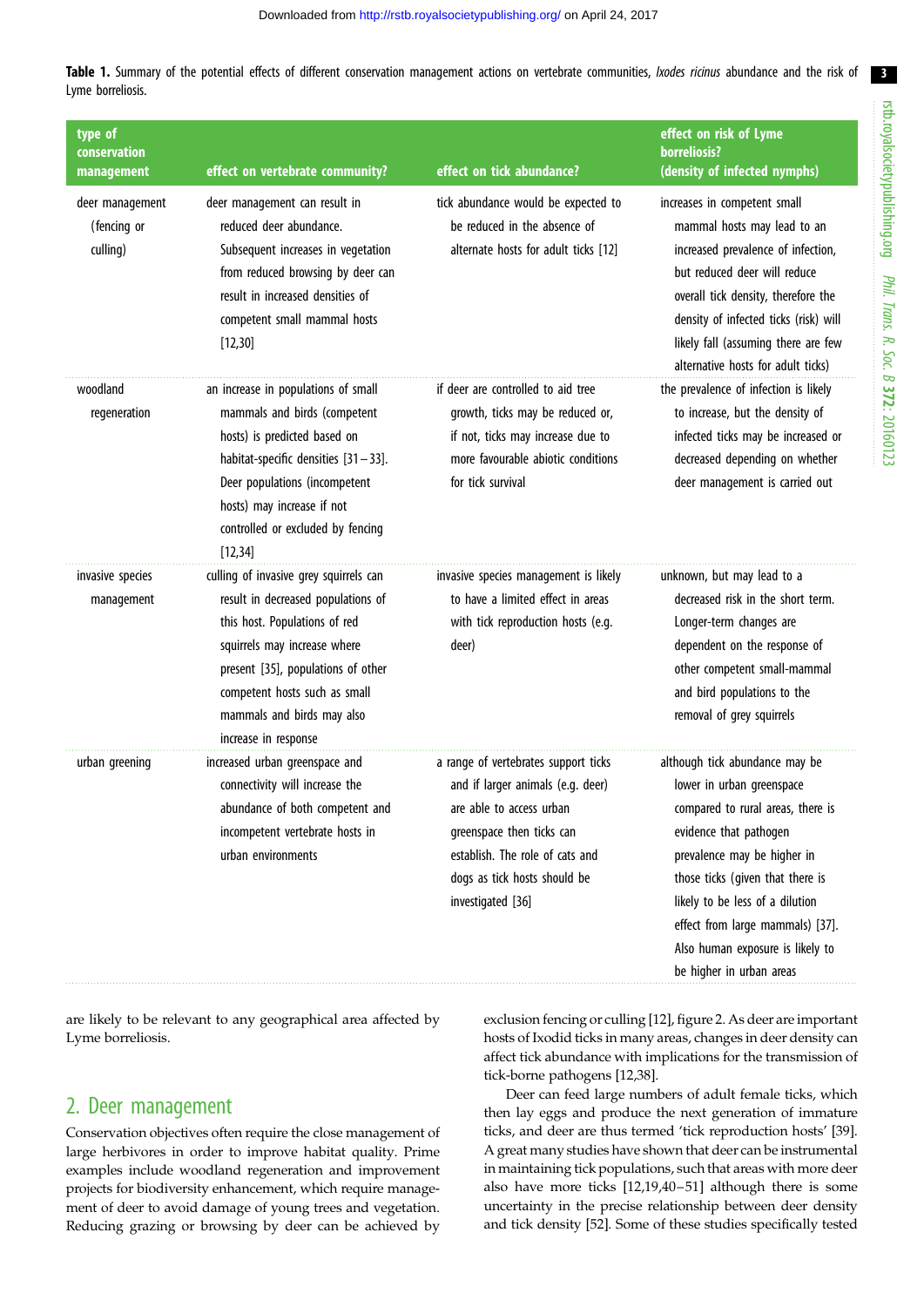<span id="page-3-0"></span>

Figure 2. Woodland regeneration projects often incorporate exclusion fences for deer to reduce browsing (© Caroline Millins).

the impact of deer management methods and, when deer numbers were reduced through culling or fencing, there were dramatic declines in the tick population. For example, a study examining I. ricinus tick density in response to deer management methods reported reductions of 73% on heather moorland and 94% in woodlands due to culling, and 86–88% due to fencing moorlands and 96% reductions due to fencing woodlands [[12\]](#page-8-0).

However, as deer are considered incompetent reservoir hosts for B. burgdorferi s.l. and do not infect feeding ticks [\[53](#page-9-0)–[55](#page-9-0)], but see [\[56,57](#page-9-0)], increasing deer densities might not necessarily result in a higher risk of Lyme borreliosis. Mathematical models of tick-borne pathogens have predicted a non-linear relationship between deer density and the prevalence of tick-borne pathogens [[58](#page-9-0)–[60\]](#page-9-0). According to these models, initial increases in deer density cause increased pathogen prevalence, because more adult ticks feed successfully. Ticks in their early life stages tend to feed preferentially on small hosts that are often competent to transmit the pathogen. However, at very high deer densities, a reduction in prevalence is predicted because more and more immature ticks feed on deer that are not competent to transmit, known as a 'dilution effect' [[38,61\]](#page-9-0). A dilution effect is defined as occurring when the addition of one or more host species to a community reduces the prevalence of a pathogen and decreases the likelihood of pathogen persistence [\[62](#page-9-0)].

Consistent with these predictions, a large empirical study in Italy found an increase in the prevalence of B. burgdorferi s.l. in ticks with increasing deer density up to a threshold of 15 deer/100 hectares (ha), after which prevalence decreased [[43\]](#page-9-0). Due to positive effects of deer density on tick density, the risk of Lyme borreliosis (density of infected nymphs) continued to increase up to 60 deer/100 ha before decreasing slightly [\[43](#page-9-0)]. Other empirical studies have reported variable associations between deer density and B. burgdorferi s.l. prevalence, from positive [[19\]](#page-8-0) to negative [\[41](#page-9-0),[63\]](#page-9-0) or neutral [\[51,64](#page-9-0)-[66\]](#page-9-0). These inconsistent effects might be due to sampling that usually only covers part of the range of deer and competent reservoir host densities, which limits the chance of detecting non-linear relationships, as well as local variation in climatic factors affecting vector populations and host–vector interactions. Despite the variable effects of deer density on B. burgdorferi s.l. prevalence, it remains possible that deer density may be more consistently linked to the risk of Lyme borreliosis, apart from at exceptionally high deer densities when a dilution effect may occur. Some studies have reported positive effects of deer density on Lyme borreliosis risk [[43,51,67](#page-9-0)], while other studies have found no significant effect [\[65,66](#page-9-0),[68](#page-9-0)]. Reported differences among studies probably relate to variation in the density of competent reservoir hosts between studies.

While reducing deer densities by fencing or culling will almost certainly result in dramatically decreased tick populations when there are no suitable alternative hosts, and may decrease the risk of Lyme, there are several important issues concerning both fencing and intensive culling. These include expense, ethics, public opinion and conflicting land management objectives. For example roe deer (Capreolus capreolus) are increasingly present in urban green space and the peri-urban fringe and act as important tick hosts. Public opinion and practical concerns may make it extremely difficult to manage urban deer populations by culling or fencing. Furthermore, deer move within urban areas by moving along green corridors, which can include peri-domestic habitats such as gardens. Habituation of urban deer populations to humans and attractive feeding areas within these areas can increase tick densities close to human dwellings and the risk of human exposure to ticks. Culling of deer to reduce the population density is only likely to be effective when conducted at the landscape scale, which may require cooperation between private and public land managers [[69\]](#page-10-0). As deer are iconic animals with cultural value for tourism and hunting, intensive culls are not always desirable [\[12](#page-8-0)].

Managing deer populations where alternate hosts are present is likely to be less successful in reducing tick numbers. Livestock can act as hosts for all life stages of I. ricinus, and other species such as mountain hares (Lepus timidus) can maintain I. ricinus populations by feeding all three tick life-stages in the absence of larger vertebrates [\[27](#page-8-0)[,70](#page-10-0)–[72](#page-10-0)]. It may be difficult to maintain fenced exclosures to prevent all deer from entering, and may not be feasible to fence large areas. Fencing can be unsightly and unpopular with countryside users and can pose risks to birds of conservation importance such as capercaillie (Tetrao urogallus) and black grouse (Tetrao tetrix) [[73](#page-10-0)].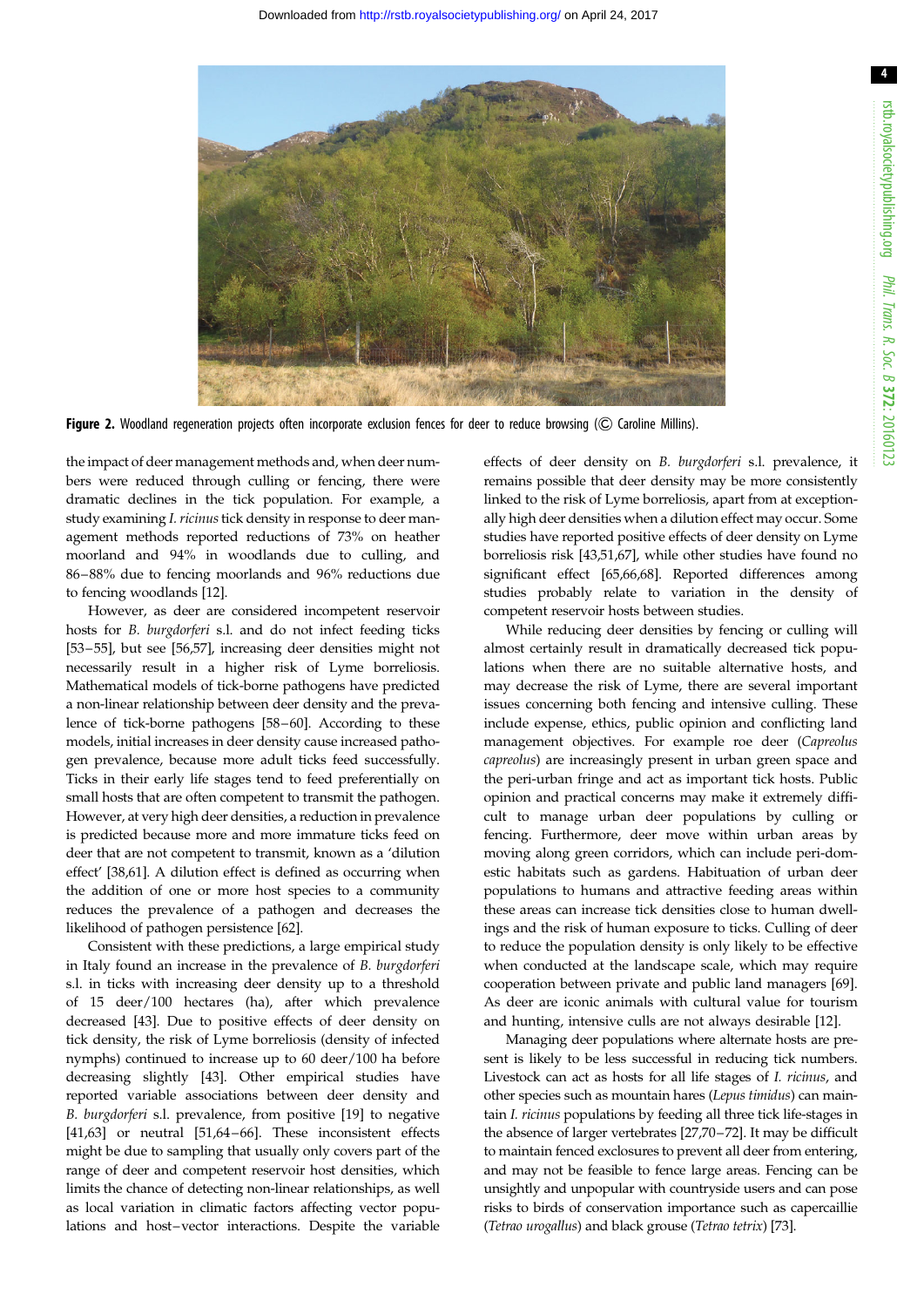There is also evidence that fencing can lead to shifts in host communities, as seen with mountain hare (Lepus timidus) and small mammal densities increasing on the inside of fenced areas [\[12](#page-8-0),[30](#page-9-0)]. Such increases in competent host densities in response to changes in vegetation could, in principle, result in a higher prevalence of B. burgdorferi s.l. inside fenced areas. Studies that monitor changes in small mammal communities and tick infestations as well as questing tick abundance and B. burgdorferi s.l. prevalence in response to deer density control are therefore needed to assess the effect of fencing on Lyme borreliosis risk.

## 3. Woodland regeneration and management

Many parts of Europe are currently experiencing major land use change due to woodland expansion. For Europe as a whole, there was an increase in forested land cover of more than  $600000 \text{ km}^2$  between 1993 and 2006 [[74](#page-10-0)]. While some woodland expansion is unintended due to reduced pasture management, increasing woodland cover is currently being encouraged under international and national policies [\[74](#page-10-0)–[77](#page-10-0)]. Implementation of changes to land services is through existing policies including the European Union (EU) Biodiversity Action Plan, Article 10 of the Habitats Directive and the Strategic Environmental Assessment and Environmental Impact Assessment Directives [\[74](#page-10-0)]. Though, as the UK voted to leave the EU in 2016, EU policies may soon not apply.

The primary aim of these policies is to improve ecosystem services for climate change mitigation and to enhance biodiversity, water quality and human well-being. In the UK, forested land cover is currently much reduced from historic levels and is low in comparison with other countries globally and across Europe [[75,78](#page-10-0)]. Government policy in Scotland is to increase woodland cover from 18% to 25% by 2050, requiring the creation of 10-15 000 hectares of woodland a year, while in England a target has been set to increase woodland cover from 9% to 12% by 2060 [[76,78,79](#page-10-0)]. A proportion of this new woodland is planned to be close to urban areas to facilitate people's access and enjoyment of the outdoors [[75\]](#page-10-0), see §5 of this paper.

In addition to increased forest cover, there is a drive to improve woodland quality in terms of biodiversity potential and aesthetics for recreational purposes [[80,81\]](#page-10-0). Existing semi-natural broadleaf woodlands, which are important for biodiversity and conservation, are often highly fragmented and embedded in a landscape of agriculture, commercial coniferous plantations and moorland [\[80](#page-10-0),[82\]](#page-10-0). To aid biodiversity, targets have been set to increase the area of semi-natural mixed/broadleaf woodland and to reduce fragmentation by developing ecologically functional forest habitat networks that facilitate the colonization and movement of animals and plants [\[77](#page-10-0),[83\]](#page-10-0). Re-wilding initiatives also aim to restore habitats, and native broadleaf woodland regeneration can form part of these projects. As a consequence, semi-natural mixed/broadleaf woodland is now the most commonly planted woodland type. These changes in woodland cover, type and connectivity are predicted to result in changes to host communities, tick populations and Lyme borreliosis risk.

As well as ecosystem-service benefits from increased woodland, there can be disservices such as increased numbers of pests, such as insects, which are damaging for agriculture or disease-transmitting vectors [\[78](#page-10-0)]. Although I. ricinus ticks can be found in meadows, open hillside and heather moorland, the highest densities of I. ricinus are typically found in woodland. This is due to more favourable abiotic conditions that promote increased tick activity and survival, and due to increased densities of hosts [[12,13,27](#page-8-0)[,48](#page-9-0)[,84](#page-10-0)]. Desiccation is a significant risk to *I. ricinus* survival as the majority of the life cycle is spent in the environment. The saturation deficit, a product of temperature and humidity and a measure of the drying power of the environment, affects the likelihood of I. ricinus host seeking or questing [\[85](#page-10-0)]. Decaying leaf litter, ground vegetation and canopy cover in woodlands tend to provide more favourable microclimatic conditions than surrounding grassland, moorland or farmland, with reduced saturation deficit allowing more frequent and prolonged questing activity [[13\]](#page-8-0). Importantly, there are also generally higher densities of hosts (especially birds, rodents and roe deer) in woodlands in comparison to moorland and grassland habitats, which increases the probability of ticks obtaining a blood meal.

Based on reported habitat-specific densities, reservoir host densities for B. burgdorferi s.l. such as rodents, shrews and birds are predicted to increase as open habitats are converted into woodland [[31](#page-9-0)–[33](#page-9-0)]. This could lead to an increased prevalence of B. burgdorferi s.l. in questing nymphs, and, unless tick control measures are put in place, increased densities of infected ticks and an increased risk of Lyme borreliosis. Indeed, a study from central France found a higher prevalence of B. burgdorferi s.l. in I. ricinus collected from woodland habitat compared to adjacent pasture [[86](#page-10-0)]. Similarly, a study from Scotland found densities of infected I. ricinus nymphs (a measure of the risk of Lyme borreliosis) to be five times higher in woodland compared to adjacent open habitats [\[34](#page-9-0)].

There is some evidence that the type of woodland may be important for the risk of Lyme borreliosis. In New York State a positive association between B. burgdorferi s.s. infection in small mammals and woodlands with lower canopy height and increased amounts of denser ground vegetation was detected [[87\]](#page-10-0). An association between a higher prevalence of B. burgdorferi s.l. in questing ticks from semi-natural mixed/ broadleaved woodlands compared to coniferous plantation was found in surveys from northern England and Scotland [[19,20\]](#page-8-0). This was suggested to be due to higher densities of bird and rodent transmission hosts in semi-natural woodlands compared to plantations. However, a third study from Scotland did not find a difference in prevalence of B. burgdorferi s.l. or risk of Lyme borreliosis in semi-natural mixed/broadleaf woodland compared to coniferous plantations, indicating the difficulty in generalizing between broad habitat types [[66\]](#page-9-0). The distribution of woodlands across the landscape, including levels of connectivity, fragmentation and patch size, will affect the movement of animals, tick abundance and persistence and risk from tick-borne pathogens. Increasing woodland fragmentation has been found by some researchers to be associated with increased B. burgdorferi s.l. prevalence and risk [[88\]](#page-10-0). This may be caused by 'edge effects' and an increased proportion of suitable ecotonal habitat leading to higher densities of small mammals [[86](#page-10-0),[89\]](#page-10-0), increased densities of roe deer, which can maintain tick populations, and suitable humid microclimatic conditions, which are important for tick survival. Similar ecotonal habitat is found in woodland rides (linear non-wooded herbaceous habitat alongside tracks in woodlands) [\[13](#page-8-0)]. Management of woodland rides to maximize biodiversity by reducing scrub encroachment and encouraging wide 'sunny' rides increases browsing by deer and provides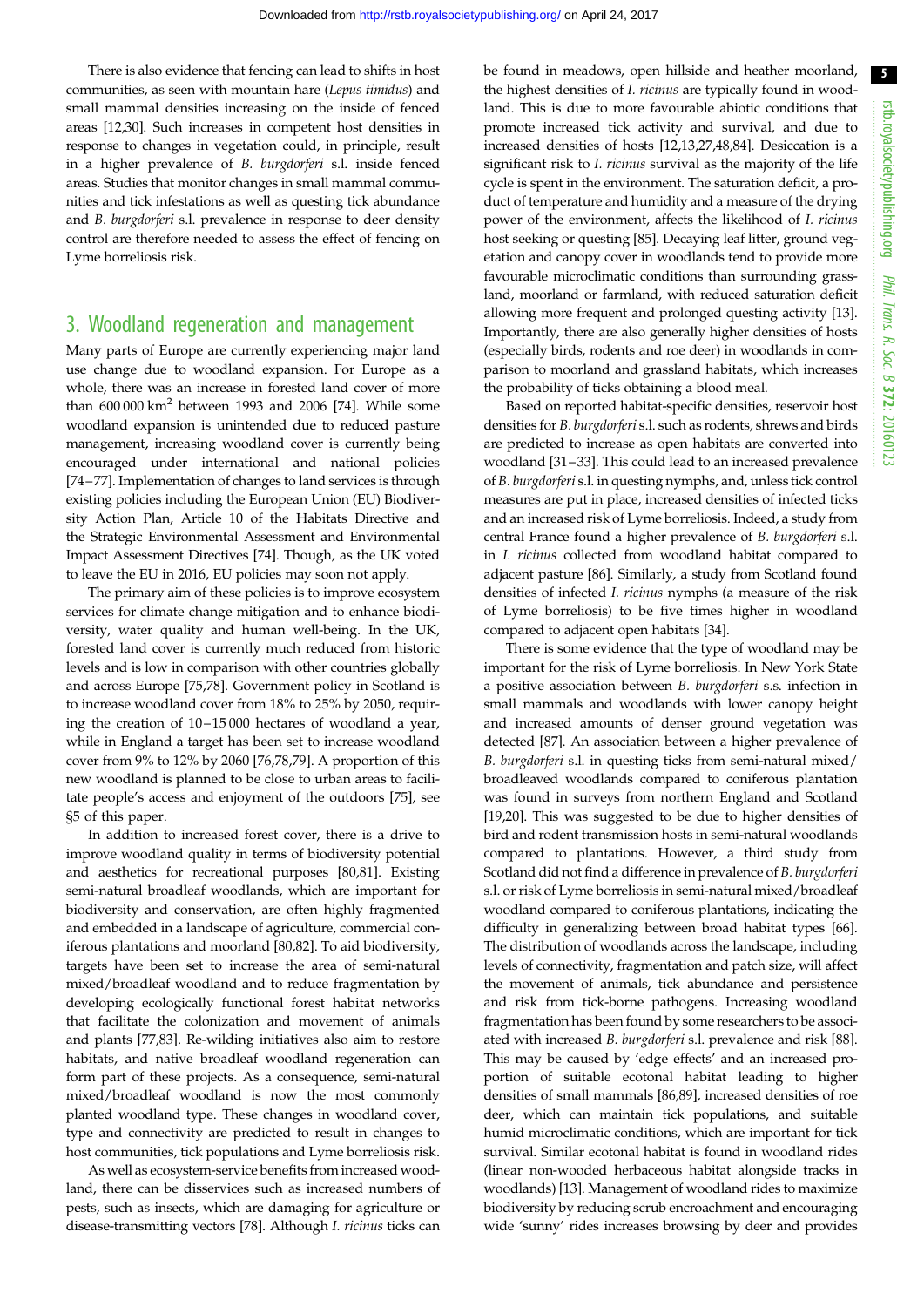

Figure 3. Maps of red (Sciurus vulgaris) (a) and grey squirrel (Sciurus carolinensis) (b) distribution in the United Kingdom in 1945 and 2010. (Distribution maps  $\odot$ Red Squirrel Survival Trust, red squirrel photograph  $\odot$  Steve Ransome, grey squirrel photograph  $\odot$  Aileen Adam).

habitat suitable for small mammal reservoir hosts. This combination of ecological factors could result in increased densities of infected ticks [\[13](#page-8-0)]. Therefore, the creation of additional small woodlands and management for biodiversity may lead to higher densities of infected ticks and an increased risk of Lyme borreliosis particularly within ecotonal habitat at woodland edges and along woodland rides. Incorporation of tick-targeted management such as seasonal mowing and management of mulch/mat could be considered to mitigate this increase [[13\]](#page-8-0).

The spatial arrangement and connectivity of woodland patches is likely to affect the risk of Lyme borreliosis due to effects on host movement patterns. Isolated and fragmented small forest patches, such as those surrounded by agricultural land in France, or wooded islands within a large water body in Scotland, had a lower risk of Lyme borreliosis compared to nearby continuous forest [\[90,91](#page-10-0)]. This is in contrast to reports of increased Lyme borreliosis risk with increased forest fragmentation and smaller forest patch size in North America [\[88](#page-10-0)]. In North America, increased Lyme borreliosis risk was associated with decreased mammal-species diversity in smaller forest patches and increased densities of a competent reservoir host, the white footed mouse (Peromyscus leucopus). Inclusion of the surrounding landscape in a study of the effect of habitat fragmentation on I. ricinus abundance in northern Spain found that 'stepping stone' patches of habitat that facilitate host movement had the highest tick density, while patches of suitable but isolated habitat away from main movement networks had lower tick density [\[92](#page-10-0)]. Landscape structure and fragmentation of woodland may also affect the genospecies composition of B. burgdorferi s.l. This is of public health significance as different genospecies can have different clinical presentations in humans [\[93,94\]](#page-10-0). In a study of small wooded islands in a large lake in Scotland, only bird-associated and generalist genospecies were present in fragmented woodland habitat on islands, while both mammal- and birdassociated genospecies were present nearby on the mainland [\[91](#page-10-0)]. Lack of persistence of mammal-associated B. afzelii on islands may be associated with rodent populations falling below a critical community size during troughs in population cycles, and restricted host movements between islands [\[91,95\]](#page-10-0).

Natural regeneration of woodlands is often limited by grazing herbivores, particularly deer [\[77](#page-10-0)]. It is therefore generally essential to cull deer or exclude them by fencing in order to

protect new saplings for the creation of woodlands, as described in §2 of this paper ([figure 2](#page-3-0)). If large herbivores are successfully excluded from regenerating woodlands, this should mitigate the otherwise predicted increase in tick abundance and the risk of Lyme borreliosis. Increasing woodland cover without long-term strategies for deer management could lead to an increased usage of woodlands by deer, increased tick populations and elevated Lyme borreliosis risk.

## 4. Invasive-species management

Introduced and invasive species are a widespread challenge in natural-resource management and can affect biodiversity, ecosystem function and human health [\[96\]](#page-10-0). Negative effects of these species on native communities can involve predation, direct competition and the introduction of novel parasites [[2](#page-8-0)[,97\]](#page-10-0). In addition, introduced species can act as hosts for endemic pathogens and change the transmission dynamics and infection risk for native species and humans [\[2\]](#page-8-0). For example, Siberian chipmunks (Tamias sibiricus barberi) introduced to France have been found to be infected with multiple species of B. burgdorferi s.l., to harbour more ticks and to contribute more to the local risk of Lyme borreliosis than native rodents [[98](#page-10-0)–[100\]](#page-10-0). The North American grey squirrel (Sciurus carolinensis) is an invasive species of major conservation concern in the UK. Following introduction to a small number of sites in the late 19th and early 20th century, this species has invaded large parts of the UK, and now has an estimated population of over two million [[31,](#page-9-0)[101\]](#page-10-0) (figure 3). Introduced grey squirrels in the UK thrive in urban parks and gardens as well as rural woodlands [\[101\]](#page-10-0). Their introduction has coincided with the decline of the formerly widespread native red squirrel (S. vulgaris; see figure 3)—probably the result of direct and/or apparent competition; grey squirrels are asymptomatic carriers of the squirrelpox virus, which is highly pathogenic to red squirrels [\[97,102](#page-10-0)–[104\]](#page-10-0). As a consequence, plans for red squirrel conservation rely on halting the spread and reducing the range of grey squirrels through culling. These control efforts are concentrated on areas where the red squirrel is still present, such as large parts of Scotland (figure 3), and have led to recovery of red squirrels in some areas [\[35\]](#page-9-0). Targeted culls are also carried out in many other parts of the UK to protect to woodlands, since grey squirrels cause significant damage to woodlands by stripping bark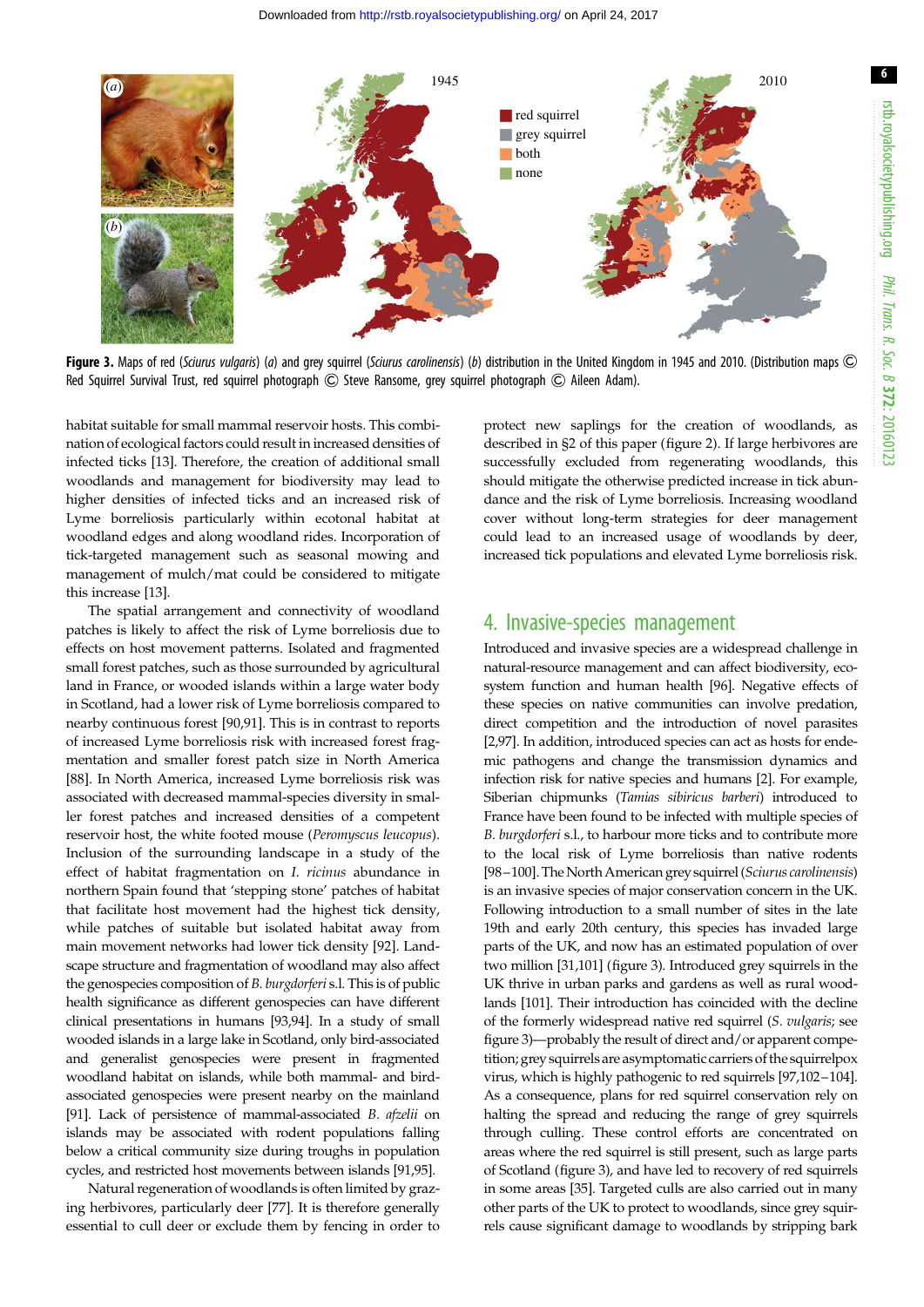from young trees [[101\]](#page-10-0). This can affect broadleaf/semi-natural woodlands planted for conservation and biodiversity as well as economically important conifer plantations.

The effect of removal of grey squirrels on Lyme borreliosis risk will depend on their relative contribution to pathogen transmission and the effect on the host community competence following their removal, including changes in other reservoir host species densities. Grey squirrels in the UK have been found to carry relatively high numbers of immature I. ricinus, they are commonly infected with B. burgdorferi s.l., and infected individuals are able to transmit the pathogen to feeding larvae [\[105](#page-10-0)–[107](#page-11-0)]. In Scotland, grey squirrels have been found to be infected with all genospecies found in questing ticks, and most commonly with B. garinii, a genospecies normally associated with bird hosts [[107\]](#page-11-0). In addition, this study found that B. burgdorferi s.l. prevalence in grey squirrels rose and fell seasonally with changes in tick activity, indicating that infection in grey squirrels might be relatively short-lived [\[107](#page-11-0)]. Overall, infection patterns in invasive grey squirrels suggest that the species might be a spill-over rather than a maintenance host for B. burgdorferi s.l. [[107](#page-11-0)].

While our current understanding of the role of grey squirrels in Lyme borreliosis epidemiology is still incomplete, the information available indicates that the removal of grey squirrels by itself could result in a reduction in Lyme borreliosis risk, as they host immature ticks and can transmit locally circulating strains of B. burgdorferi s.l. [\[105](#page-10-0)–107]. However, further studies are needed in particular focusing on the survival of ticks fed on grey squirrels compared to native hosts, and to measure the transmission competence of grey squirrels for different B. burgdorferi genospecies. In the long term, effects of grey squirrel removal will depend on the response of the host community, particularly other reservoir hosts, including red squirrels, small mammals and songbirds. Several studies have associated red squirrels with *B. burgdorferi* s.s., and it is possible that the prevalence of this genospecies could rise in local areas where populations of red squirrels increase [\[108](#page-11-0) –[110\]](#page-11-0). There is some evidence that grey squirrels may affect populations of songbirds and small mammals [[111](#page-11-0)], which are competent hosts for B. garinii and B. afzelii, respectively, so the transmission dynamics of these genospecies could also change. Dedicated studies to determine the effects of grey squirrel removal on tick abundance and B. burgdorferi s.l. prevalence are clearly needed to better understand and predict the consequences of grey squirrel culling management decisions. As B. burgdorferi s.l. strains detected in grey squirrels may reflect the locally circulating strains in questing ticks, this species may be useful as a sentinel for public health surveillance purposes [[107](#page-11-0)]. Studies comparing strains in grey squirrels and in ticks at a finer scale within local woodland areas would be of great interest to investigate their usefulness as sentinels further.

While grey squirrels represent the most obvious example for a potential link between invasive species management and the risk of Lyme borreliosis in the UK, such a link might also exist for other non-native species. For some, the effect could be negligible. Sika (Cervus nippon) and fallow deer (Dama dama) for example are thought to be equally non-competent to transmit B. burgdorferi s.l. and occur at similar densities as native deer species, so their role in Lyme borreliosis epidemiology is likely to be similar. Wild boars (Sus scrofa) have been accidentally re-introduced to a few places in England and can host I. ricinus [\[112](#page-11-0)], though their role as reservoir

hosts is uncertain. In contrast, in another introduced species the ring-necked pheasant (Phasianus colchicus), high tick burdens, B. burgdorferi s.l. infection and transmission of B. garinii and B. valaisiana to feeding immature I. ricinus have been demonstrated [[22,25](#page-8-0)[,106](#page-10-0),[113\]](#page-11-0). Over 20 million pheasants are released for hunting each year in the UK [[114](#page-11-0)]. This raises questions about the effect of management of host densities on the risk of Lyme borreliosis, but with pheasants being a popular and economically important game bird rather than a designated pest species as for grey squirrels.

# 5. Urban greening

There are several drivers for urban greening, including climate change mitigation to keep cities cooler, and periurban woodland regeneration and restoration projects for human well-being and biodiversity. Encroachment of towns and cities into woodland areas and increasing urban and peri-urban greenspace also increase the likelihood of human-tick contact and exposure to tick-borne pathogens. A recent review of the likely impacts of climate change on vector-borne disease in the UK has raised concerns over the possible indirect effects on vector-borne disease systems via climate change mitigation [[9](#page-8-0)]. In line with these predictions, a tick surveillance scheme run by Public Health England has found increased reports of ticks acquired in urban areas (Hansford K, Medlock J. 2016 personal communication). This could suggest that like other urban areas in Europe, similar UK habitats may also be suitable for ticks and may therefore pose a hazard to humans from tick-borne diseases.

For I. ricinus to survive in urban areas, it needs the same ecological and environmental requirements that it has in the countryside; having access to suitable vegetation and animal hosts. The requirement for low saturation deficit (including a high relative humidity of over 80%) to reduce desiccationassociated mortality [\[85](#page-10-0)] restricts I. ricinus to urban parks, forest patches and gardens. Urban areas can provide a mosaic of ecotonal habitats, with areas of woodland, hedges, grasslands managed as meadows for flowers and insects, and parks all in close proximity. In some cases, expansion of towns has brought ancient woodland, and more traditional tick habitat, closer to the urban environment, with some cities engulfing woodland within its limits. Urban areas are home to many wildlife tick hosts including increasing numbers of urban deer and red foxes (Vulpes vulpes) [\[115](#page-11-0),[116\]](#page-11-0), but also dogs and cats which can provide an abundant host for the nymphal and adult tick stages [[36](#page-9-0)]. The proportion of ticks feeding on dogs and cats which are able to return to habitat that could support their development is unknown; however, it is likely that some engorged ticks will find suitable habitat to develop a subsequent generation. Dogs and cats may also carry ticks into human homes and increase human-tick exposure. Higher temperatures in urban areas compared to surrounding rural areas may also affect tick development rates [\[117,118](#page-11-0)] and tick–host interactions.

Like many organisms, ticks also benefit from habitat connectivity, and urban areas with well-connected habitats via green corridors would probably support more ticks. Also, urban greenspace on the margins of towns and cities, with direct connectivity to the countryside, may also be significantly more suitable for tick survival than fragmented habitats. These connected spaces are also used by members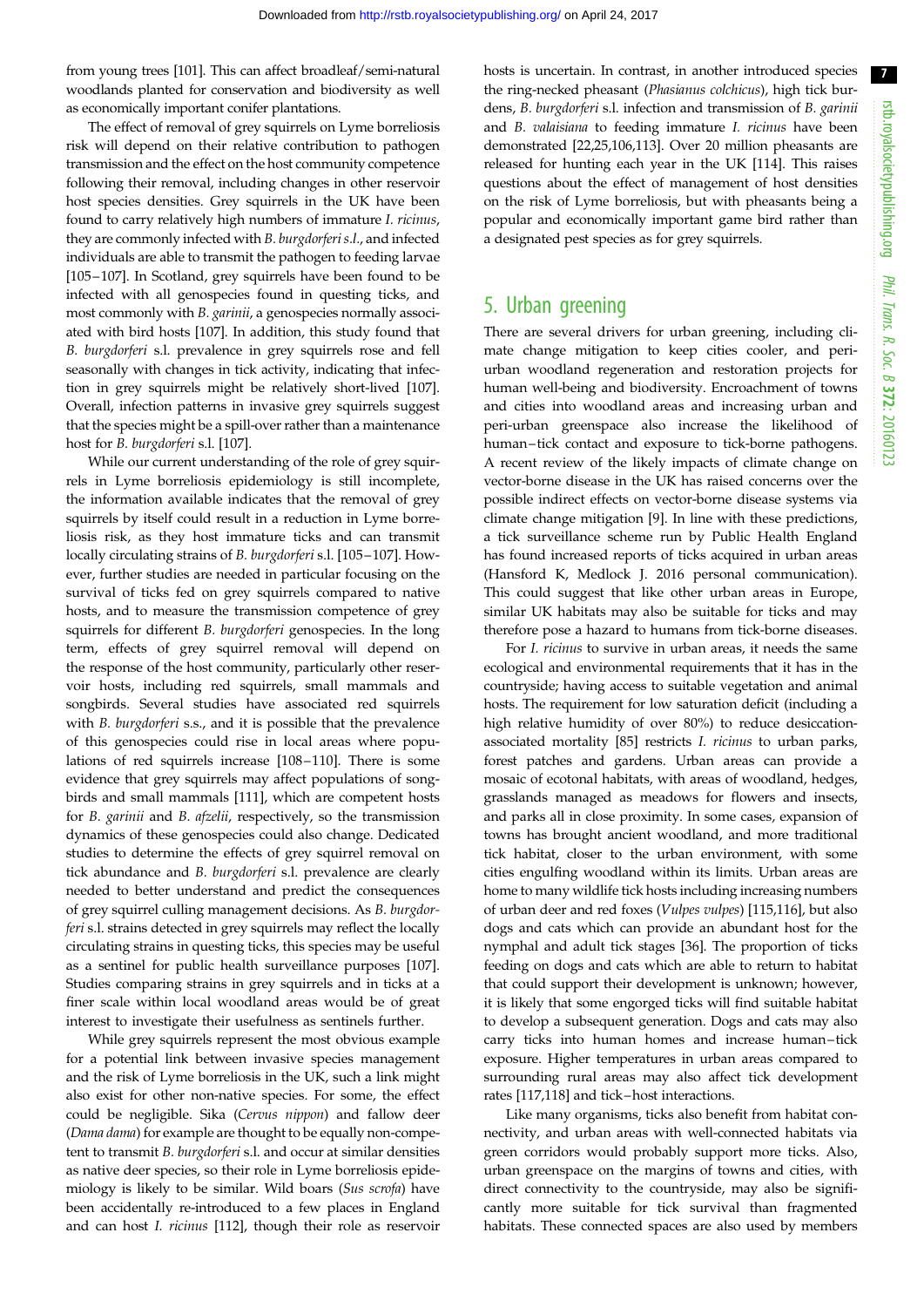of the public (walking or walking dogs) to navigate through urban areas, providing opportunities for exposure to ticks and potentially the movement of ticks between fragmented habitat on canine hosts. Urban tick densities are likely to be lower than those in the countryside, due to lower host density, but human exposure is likely to be much higher. The latter factor is difficult to quantify, but it is conceivable that low tick densities in a publicly accessible site will present a greater risk to human health than high tick densities in a remote woodland [[37,](#page-9-0)[119](#page-11-0) –[121](#page-11-0)]. Behavioural research directed towards understanding the probabilities of human-tick contact in different environments is needed; human disease risk cannot be estimated with any accuracy with data relating to the environmental risk alone (i.e. density of infected nymphs).

The first report indicating a risk of Lyme borreliosis in urban green space in the UK identified a clinical case of B. burgdorferi s.l. infection in a dog that had visited Richmond and Bushy Park in London in 1988, and testing of questing ticks from the parks found a prevalence of B. burgdorferi s.l. of 8% [[122](#page-11-0)]. Serological evidence of B. burgdorferi s.l. exposure was later detected in park workers [\[123\]](#page-11-0). Many further studies on B. burgdorferi s.l. prevalence in ticks have included Richmond Park as a site of interest [[21,](#page-8-0)[124](#page-11-0) –[126](#page-11-0)], but this does not represent a typical urban area and its large population of red deer contribute significantly to tick survival. More recent research in cities in Southern England have investigated tick density and the prevalence of B. burgdorferi s.l. in more typical urban greenspace such as small parks, vegetated pathways, housing estates bordering woodland, urban grasslands managed as meadows, as well as woodlands within urban settings. Higher tick densities were found in urban woodlands or localities (e.g. parks, grasslands) adjacent to woodland, particularly on the urban fringe. Seasonal variation in B. burgdorferi s.l. prevalence and tick densities was found and high B. burgdorferi s.l. prevalence rates of up to 30% were detected in some of these habitats [\[37](#page-9-0)] compared to a mean of 7.5% in woodland habitat from outside urban areas in England [\[20](#page-8-0)]. Early findings suggest that the presence and prevalence of B. burgdorferi s.l. infected ticks across tick-infested habitats are heterogeneous, lending strength to the importance of connectivity in determining B. burgdorferi s.l. prevalence as well as tick density. Differences in habitat connectivity could impact the ability for larger animals (e.g. deer) to access urban habitats, thus increasing tick densities, but possibly reducing B. burgdorferi s.l. prevalence. There is also evidence from across Europe that urban habitats support ticks and associated tick-borne pathogens [\[127](#page-11-0) –[129](#page-11-0)], with various studies comparing tick abundance and B. burgdorferi s.l. prevalence in both rural and urban areas [\[130](#page-11-0) –[135\]](#page-11-0), and others looking at variation across different urban green spaces [\[119](#page-11-0),[127](#page-11-0), [132,135](#page-11-0)– [137\]](#page-11-0).

For increasing parts of southern England at least, ticks appear to be emerging as an urban issue (Medlock J, Hansford K. 2016 personal communication), and owing to the complex ecology of B. burgdorferi s.l., the hazard of Lyme borreliosis in such areas might be comparable to more typical, rural habitats. Similar mitigation strategies can be employed in both rural and urban areas to help reduce expose to ticks but the challenge now is how we use these control measures alongside managing greenspace for nature and the health and well-being of the public.

## 6. Conclusion

There are many positive effects of conservation and biodiversity management, including benefits to human well-being from spending time in nature [\[138\]](#page-11-0). As well as these benefits, any strategy that increases biodiversity may also increase the abundance of some organisms considered to be pests, such as vectors, and could result in a risk to public health. This review synthesizes current knowledge on the effects of conservation management of landscapes and host communities on the risk of Lyme borreliosis in the UK. This is useful to identify knowledge gaps and future research directions, and similar approaches could be made with other infectious-disease systems. Each of the conservation management actions, including deer management, woodland regeneration, invasive species management and urban greening, is predicted to result in changes to host communities and movements, tick abundance and the risk of Lyme borreliosis ([table 1\)](#page-2-0). Understanding and predicting the effects of particular management changes on the risk posed by a vector-borne pathogen can be complex [[139\]](#page-11-0). For example, from this review, removal of a large herbivore such as deer can result in cascading effects on vegetation, small mammals and vector populations resulting in altered pathogen transmission [\[12](#page-8-0)].

There is significant uncertainty in the effects of some of these types of management considered in this review on Lyme borreliosis risk due to a lack of empirical studies. Land use management actions are essentially large-scale ecological experiments, which are otherwise rare and difficult to conduct. As such they provide unique opportunities to gain mechanistic insights about ecological interactions relevant to disease transmission [\[140](#page-11-0)]. Research studies to answer knowledge gaps outlined in each of the main sections could be designed as part of existing or new conservation projects in order to answer these questions. For example, where biodiversity monitoring is conducted to measure the success of conservation projects such as woodland regeneration or restoration, tick surveys and pathogen testing could be incorporated as part of these studies.

As the cycles of many vector-borne pathogens occur in nature, interdisciplinary collaboration between veterinary and human public health scientists with stakeholders in conservation and forest management is needed to assess and minimize these environmental hazards [[10,](#page-8-0)[141](#page-11-0)]. Although conservation management decisions will necessarily consider many factors, we suggest that inclusion of vector-borne pathogen dynamics and mitigation should be part of environmental impact assessments [[142](#page-11-0)]. It will be important for habitat creation projects to demonstrate that in addition to measuring increases in biodiversity, such projects do not create pest and vector issues. Indeed such a lack of assessment and monitoring has blighted a number of wetland creation projects in relation to mosquito risk [[143](#page-11-0)]. Ideally, the review of information and assessment of whether the risk of a vector-borne pathogen will increase or decrease with a conservation management action would be part of an interdisciplinary framework, with involvement of stakeholders in medical and veterinary public health, environmental management and biodiversity enhancement to provide advice to government [\[10](#page-8-0)[,141\]](#page-11-0).

In line with efforts in relation to managing habitats for mosquitoes [[142](#page-11-0)], further research on how conservation management impacts Lyme borreliosis risk would inform best-practice guidelines for practitioners in how to manage woodlands accessible by the public in order to minimize 8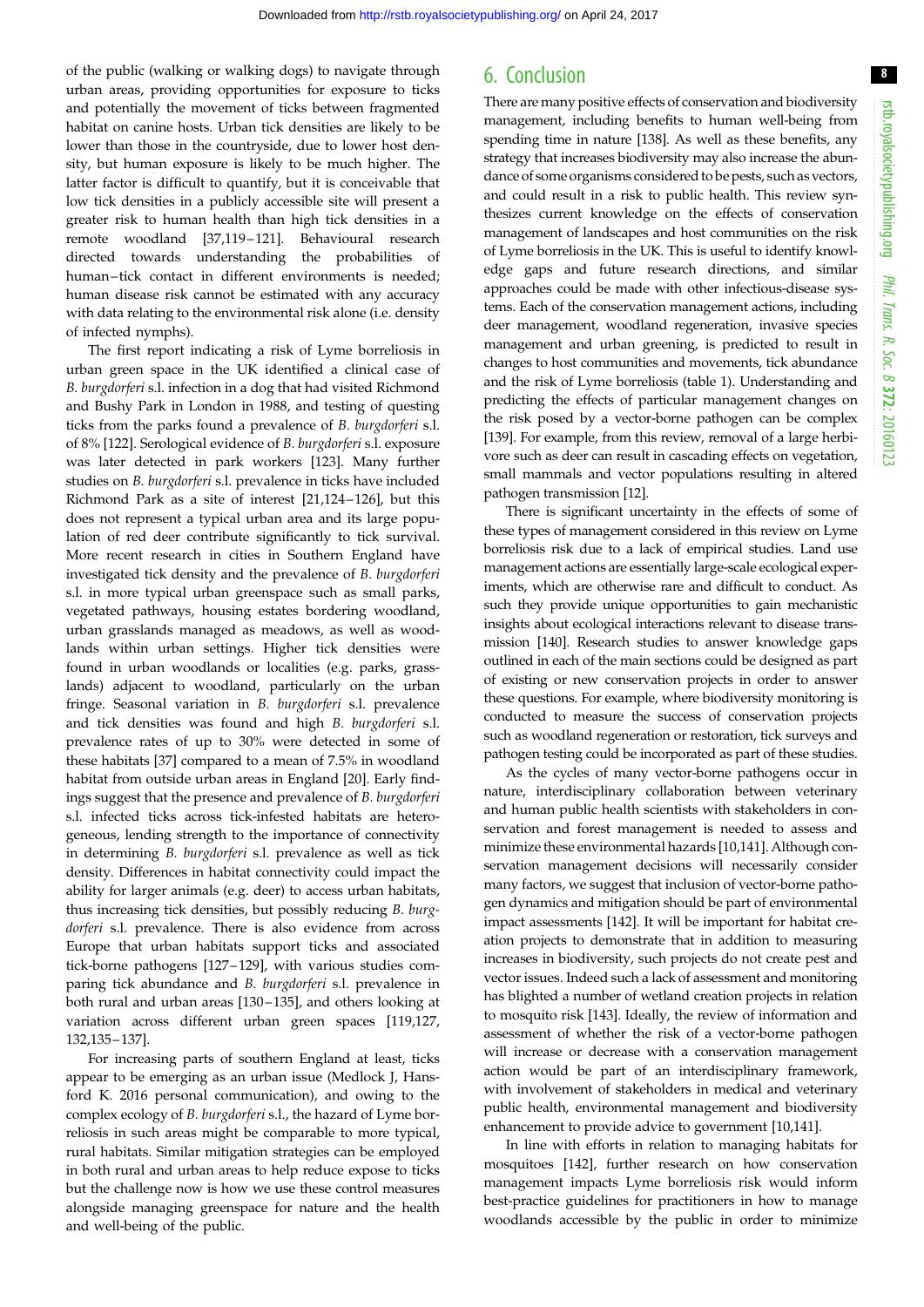<span id="page-8-0"></span>the exposure of people to infected ticks. This could include guidelines on environmental management to minimize the hazard from ticks, for example by managing the height of ground vegetation close to paths [13]. Another important measure would be to provide appropriate risk messaging about ticks and tick-borne diseases, with surveys to assess the effectiveness of these measures [\[79](#page-10-0)].

Authors' contributions. C.M. and R.B. designed the review; C.M., L.G., J.M., K.H., D.B.A.T. and R.B. contributed to the initial drafts and revisions of the manuscript. All authors reviewed and approved the final manuscript.

Competing interests. The authors declare that they have no competing interests.

Funding. C.M. received support from the School of Veterinary Medicine, University of Glasgow and the Biotechnology and Biological Sciences Research Council (BBSRC) Doctoral Training grant (BB/

**References** 

- 1. Lambin EF, Tran A, Vanwambeke SO, Linard C, Soti V. 2010 Pathogenic landscapes: interactions between land, people, disease vectors, and their animal hosts. Int. J. Health Geogr.  $9$ , 54-67. [\(doi:10.1186/1476-072X-9-54](http://dx.doi.org/10.1186/1476-072X-9-54))
- 2. Telfer S, Bown K. 2012 The effects of invasion on parasite dynamics and communities. Funct. Ecol. 26, 1288– 1299. [\(doi:10.1111/j.1365-2435.2012.](http://dx.doi.org/10.1111/j.1365-2435.2012.02049.x) [02049.x\)](http://dx.doi.org/10.1111/j.1365-2435.2012.02049.x)
- 3. Woolhouse MEJ, Taylor L, Haydon DT. 2001 Population biology of multihost pathogens. Science 292, 1109– 1112. [\(doi:10.1126/science.1059026](http://dx.doi.org/10.1126/science.1059026))
- 4. Haydon DT, Cleaveland S, Taylor LH, Laurenson MK. 2002 Identifying reservoirs of infection: a conceptual and practical challenge. Emerg. Infect. Dis. 8, 1468 – 1473. [\(doi:10.3201/eid0812.010317\)](http://dx.doi.org/10.3201/eid0812.010317)
- 5. LoGiudice K, Ostfeld RS, Schmidt KA, Keesing F. 2003 The ecology of infectious disease: effects of host diversity and community composition on Lyme disease risk. Proc. Natl Acad. Sci. USA 100, 567– 571. ([doi:10.1073/pnas.0233733100](http://dx.doi.org/10.1073/pnas.0233733100))
- 6. LoGiudice K, Duerr STK, Newhouse MJ, Schmidt KA, Killilea ME, Ostfeld RS. 2008 Impact of host community composition on Lyme disease risk. Ecology 89, 2841 – 2849. ([doi:10.1890/07-1047.1\)](http://dx.doi.org/10.1890/07-1047.1)
- 7. Streicker DG, Fenton A, Pedersen AB. 2013 Differential sources of host species heterogeneity influence the transmission and control of multihost parasites. Ecol. Lett. 16, 975 – 984. [\(doi:10.1111/](http://dx.doi.org/10.1111/ele.12122) [ele.12122\)](http://dx.doi.org/10.1111/ele.12122)
- 8. Kilpatrick AM, Randolph SE. 2012 Drivers, dynamics, and control of emerging vector-borne zoonotic diseases. Lancet 380, 1946– 1955. ([doi:10.1016/](http://dx.doi.org/10.1016/S0140-6736(12)61151-9) [S0140-6736\(12\)61151-9\)](http://dx.doi.org/10.1016/S0140-6736(12)61151-9)
- 9. Medlock JM, Leach SA. 2015 Effect of climate change on vector-borne disease risk in the UK. Lancet Infect. Dis. 15, 721– 730. [\(doi:10.1016/](http://dx.doi.org/10.1016/S1473-3099(15)70091-5) [S1473-3099\(15\)70091-5\)](http://dx.doi.org/10.1016/S1473-3099(15)70091-5)
- 10. Braks M et al. 2014 Vector-borne disease intelligence: strategies to deal with disease burden and threats. Front. Public Health 2, 280. ([doi:10.](http://dx.doi.org/10.3389/fpubh.2014.00280) [3389/fpubh.2014.00280\)](http://dx.doi.org/10.3389/fpubh.2014.00280)
- 11. Medlock JM et al. 2013 Driving forces for changes in geographical distribution of Ixodes ricinus ticks in

Europe. Parasit. Vectors 6, 1. [\(doi:10.1186/1756-](http://dx.doi.org/10.1186/1756-3305-6-1) [3305-6-1\)](http://dx.doi.org/10.1186/1756-3305-6-1)

- 12. Gilbert L, Maffey GL, Ramsay SL, Hester A. 2012 The effect of deer management on the abundance of Ixodes ricinus in Scotland. Ecol. Appl. 22, 658– 667. [\(doi:10.1890/11-0458.1](http://dx.doi.org/10.1890/11-0458.1))
- 13. Medlock JM, Shuttleworth H, Copley V, Hansford K, Leach S. 2012 Woodland biodiversity management as a tool for reducing human exposure to *lxodes* ricinus ticks: a preliminary study in an English woodland. J. Vector Ecol. 37, 307 – 315. [\(doi:10.](http://dx.doi.org/10.1111/j.1948-7134.2012.00232.x) [1111/j.1948-7134.2012.00232.x](http://dx.doi.org/10.1111/j.1948-7134.2012.00232.x))
- 14. Linard C, Lamarque P, Heyman P, Ducoffre G, Luyasu V, Tersago K, Vanwambeke SO, Lambin EF. 2007 Determinants of the geographic distribution of Puumala virus and Lyme borreliosis infections in Belgium. Int. J. Health Geogr.  $6, 1-14.$  [\(doi:10.](http://dx.doi.org/10.1186/1476-072X-6-15) [1186/1476-072X-6-15](http://dx.doi.org/10.1186/1476-072X-6-15))
- 15. Rizzoli A, Hauffe HC, Carpi G, Vourc'h GI, Neteler M, Rosa` R. 2011 Lyme borreliosis in Europe. Eurosurveillance 16, 19906.
- 16. Margos G, Vollmer SA, Ogden NH, Fish D. 2011 Population genetics, taxonomy, phylogeny and evolution of Borrelia burgdorferi sensu lato. Infect. Genet. Evol. 11, 1545 – 1563. ([doi:10.1016/j.meegid.](http://dx.doi.org/10.1016/j.meegid.2011.07.022) [2011.07.022\)](http://dx.doi.org/10.1016/j.meegid.2011.07.022)
- 17. Ivanova LB et al. 2014 Borrelia chilensis, a new member of the Borrelia burgdorferi sensu lato complex that extends the range of this genospecies in the Southern Hemisphere. Environ. Microbiol. 16, 1069– 1080. [\(doi:10.1111/1462-2920.12310\)](http://dx.doi.org/10.1111/1462-2920.12310)
- 18. Gray JS. 1991 The development and seasonal activity of the tick Ixodes ricinus: a vector of Lyme borreliosis. Rev. Med. Vet. Entomol. 79, 323 – 333.
- 19. James MC, Bowman AS, Forbes KJ, Lewis F, McLeod JE, Gilbert L. 2013 Environmental determinants of Ixodes ricinus ticks and the incidence of Borrelia burgdorferi sensu lato, the agent of Lyme borreliosis, in Scotland. Parasitology 140, 237– 246. [\(doi:10.1017/S003118201200145X](http://dx.doi.org/10.1017/S003118201200145X))
- 20. Bettridge J, Renard M, Zhao F, Bown KJ, Birtles RJ. 2013 Distribution of Borrelia burgdorferi sensu lato in *Ixodes ricinus* populations across central Britain.

F016786/1). J.M. was partly funded by the National Institute for Health Research Health Protection Research Unit (NIHR HPRU) in Environmental Change and Health at the London School of Hygiene & Tropical Medicine in partnership with Public Health England (PHE), and in collaboration with the University of Exeter, University College London, and the Met Office; and partly funded by the NIHR HPRU on Emerging Infections and Zoonoses at the University of Liverpool in partnership with PHE and Liverpool School of Tropical Medicine. The views expressed are those of the authors and not necessarily those of the National Health Service, the NIHR, the Department of Health, or PHE. L.G. was supported by the Scottish Government's Rural and Environment Science and Analytical Services Division (RESAS).

Acknowledgements. Thank you to the Red Squirrel Survival Trust for giving permission to use maps of grey and red squirrel distribution in the UK. The illustration in [figure 1](#page-1-0) was created by Diogo Guerra, [www.diogoguerra.com.](http://www.diogoguerra.com) Thank you to anonymous reviewers who provided valuable comments on an earlier version of the manuscript.

> Vector Borne Zoonotic Dis. 13, 139– 146. ([doi:10.](http://dx.doi.org/10.1089/vbz.2012.1075) [1089/vbz.2012.1075](http://dx.doi.org/10.1089/vbz.2012.1075))

- 21. Hansford KM, Fonville M, Jahfari S, Sprong H, Medlock JM. 2014 Borrelia miyamotoi in hostseeking *Ixodes ricinus* ticks in England. Epidemiol. Infect. 143, 1079 – 1087. [\(doi:10.1017/](http://dx.doi.org/10.1017/S0950268814001691) [S0950268814001691\)](http://dx.doi.org/10.1017/S0950268814001691)
- 22. Kurtenbach K, Carey D, Hoodless AN, Nuttall PA, Randolph SE. 1998 Competence of pheasants as reservoirs for Lyme disease spirochetes. J. Med. Entomol. 35, 77 – 81. ([doi:10.1093/jmedent/](http://dx.doi.org/10.1093/jmedent/35.1.77) [35.1.77\)](http://dx.doi.org/10.1093/jmedent/35.1.77)
- 23. Comstedt P, Jakobsson T, Bergström S. 2011 Global ecology and epidemiology of Borrelia garinii spirochetes. Infect. Ecol. Epidemiol. 1, 9545. [\(doi:10.](http://dx.doi.org/10.3402/iee.v1i0.9545) [3402/iee.v1i0.9545\)](http://dx.doi.org/10.3402/iee.v1i0.9545)
- 24. Gern L, Siegenthaler M, Hu CM, Humair PF, Moret J. 1994 Borrelia burgdorferi in rodents (Apodemus flavicollis and A. sylvaticus): duration and enhancement of infectivity for Ixodes ricinus. Eur. J. Epidemiol. 10, 75 – 80. ([doi:10.1007/](http://dx.doi.org/10.1007/BF01717456) [BF01717456](http://dx.doi.org/10.1007/BF01717456))
- 25. Kurtenbach K, Peacey M, Rijpkema SGT, Hoodless AN, Nuttall PA, Randolph SE. 1998 Differential transmission of the genospecies of Borrelia burgdorferi sensu lato by game birds and small rodents in England. Appl. Environ. Microbiol. 64, 1169– 1174.
- 26. Hanincová K, Schäfer SM, Etti S, Sewell HS, Taragelová V, Ziak D, Labuda M, Kurtenbach K. 2003 Association of Borrelia afzelii with rodents in Europe. Parasitology 126, 11 – 20. ([doi:10.1017/](http://dx.doi.org/10.1017/S0031182002002548) [S0031182002002548\)](http://dx.doi.org/10.1017/S0031182002002548)
- 27. Ogden NH, Nuttall PA, Randolph SE. 1997 Natural Lyme disease cycles maintained via sheep by co-feeding ticks. Parasitology 115, 591-600. [\(doi:10.](http://dx.doi.org/10.1017/S0031182097001868) [1017/S0031182097001868\)](http://dx.doi.org/10.1017/S0031182097001868)
- 28. Voordouw MJ. 2015 Co-feeding transmission in Lyme disease pathogens. Parasitology 142, 290– 302. [\(doi:10.1017/S0031182014001486\)](http://dx.doi.org/10.1017/S0031182014001486)
- 29. van Duijvendijk G et al. 2016 Larvae of Ixodes ricinus transmit Borrelia afzelii and B. miyamotoi to vertebrate hosts. Parasit. Vectors 9, 97. [\(doi:10.](http://dx.doi.org/10.1186/s13071-016-1389-5) [1186/s13071-016-1389-5](http://dx.doi.org/10.1186/s13071-016-1389-5))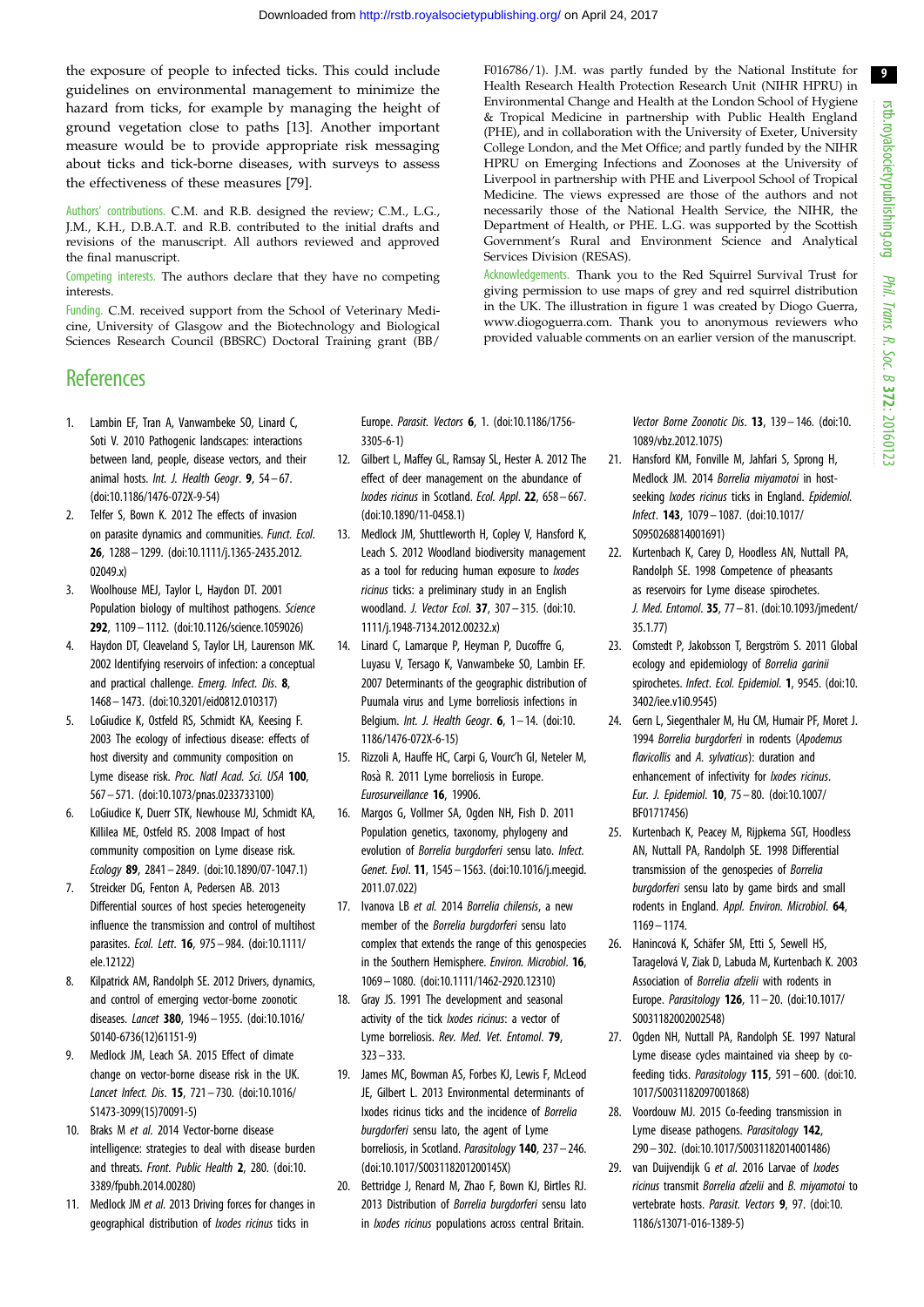- <span id="page-9-0"></span>30. Perkins SE, Cattadori IM, Tagliapietra V, Rizzoli AP, Hudson PJ. 2006 Localized deer absence leads to tick amplification. Ecology 87, 1981-1986. ([doi:10.](http://dx.doi.org/10.1890/0012-9658) [1890/0012-9658](http://dx.doi.org/10.1890/0012-9658))
- 31. Harris S, Morris P, Wray S, Yalden D. 1995 A review of British mammals: population estimates and conservation status of British mammals other than cetaceans. Peterborough, UK: Joint Nature Conservation Committee.
- 32. Gilbert L, Jones LD, Hudson PJ, Gould EA, Reid HW. 2000 Role of small mammals in the persistence of Louping-ill virus: field survey and tick co-feeding studies. Med. Vet. Entomol. 14, 277– 282. ([doi:10.](http://dx.doi.org/10.1046/j.1365-2915.2000.00236.x) [1046/j.1365-2915.2000.00236.x](http://dx.doi.org/10.1046/j.1365-2915.2000.00236.x))
- 33. British Trust for Ornithology. 2009 BBS Maps of population density and trends. See [http://www.bto.org/](http://www.bto.org/volunteer-surveys/bbs/latest-results/maps-population-density-and-trends) [volunteer-surveys/bbs/latest-results/maps-population](http://www.bto.org/volunteer-surveys/bbs/latest-results/maps-population-density-and-trends)[density-and-trends](http://www.bto.org/volunteer-surveys/bbs/latest-results/maps-population-density-and-trends) (accessed 17 June 2016).
- 34. Gilbert L. 2016 How landscapes shape Lyme borreliosis risk. In Ecology and control of vector borne diseases (eds MAH Braks, SE van Wieran, W Takken, H Sprong), pp. 161–171. Wageningen, Netherlands: Wageningen Academic Publishers (WAP).
- 35. Shuttleworth CM, Lurz PWW, Halliwell EC (eds). 2015 Shared experience of red squirrel conservation practice. Warwickshire, UK: European Squirrel Initiative.
- 36. Abdullah S, Helps C, Tasker S, Newbury H, Wall R. 2016 Ticks infesting domestic dogs in the UK: a large-scale surveillance programme. Parasit. Vectors 9, 391. ([doi:10.1186/s13071-016-1673-4\)](http://dx.doi.org/10.1186/s13071-016-1673-4)
- 37. Hansford KM et al. 2017 Lyme borreliosis risk posed by ticks found in greenspace within an urban/periurban area in southern England. Ticks Tick Borne Dis. 8, 353– 361. ([doi:10.1016/j.ttbdis.2016.12.009\)](http://dx.doi.org/10.1016/j.ttbdis.2016.12.009)
- 38. Rosa` R, Pugliese A, Norman R, Hudson PJ. 2003 Thresholds for disease persistence in models for tick-borne infections including non-viraemic transmission, extended feeding and tick aggregation. J. Theor. Biol. 224, 359 – 376. [\(doi:10.1016/S0022-5193\(03\)00173-5](http://dx.doi.org/10.1016/S0022-5193(03)00173-5))
- 39. Gray JS. 1998 The ecology of ticks transmitting Lyme borreliosis. Exp. Appl. Acarol. 22, 249-258. [\(doi:10.1023/A:1006070416135](http://dx.doi.org/10.1023/A:1006070416135))
- 40. Wilson ML, Ducey AM, Litwin TS, Gavin TA, Spielman A. 1990 Microgeographic distribution of immature Ixodes dammini ticks correlated with that of deer. Med. Vet. Entomol. 4, 151 – 159. ([doi:10.](http://dx.doi.org/10.1111/j.1365-2915.1990.tb00273.x) [1111/j.1365-2915.1990.tb00273.x](http://dx.doi.org/10.1111/j.1365-2915.1990.tb00273.x))
- 41. Gray JS, Kahl O, Janetzki C, Stein J. 1992 Studies on the ecology of Lyme disease in a deer forest in County Galway, Ireland. J. Med. Entomol. 29, 915– 920. ([doi:10.1093/jmedent/29.6.915](http://dx.doi.org/10.1093/jmedent/29.6.915))
- 42. Deblinger RD, Wilson ML, Rimmer DW, Spielman A. 1993 Reduced abundance of immature Ixodes dammini (Acari: Ixodidae) following incremental removal of deer. J. Med. Entomol. 30, 144– 150. [\(doi:10.1093/jmedent/30.1.144\)](http://dx.doi.org/10.1093/jmedent/30.1.144)
- 43. Rizzoli A, Merler S, Furlanello C, Genchi C. 2002 Geographical information systems and bootstrap aggregation (bagging) of tree-based classifiers for Lyme disease risk prediction in Trentino, Italian Alps. J. Med. Entomol. 39, 485– 492. ([doi:10.1603/](http://dx.doi.org/10.1603/0022-2585-39.3.485) [0022-2585-39.3.485\)](http://dx.doi.org/10.1603/0022-2585-39.3.485)
- 44. Stafford KC, DeNicola AJ, Kilpatrick HJ. 2003 Reduced abundances of Ixodes scapularis (Acari: Ixodidae) and the tick parasitoid Ixodiphagus hookeri (Hymenoptera: Encyrtidae) with reduction of white-tailed deer. J. Med. Entomol. 40, 642 – 652. [\(doi:10.1603/0022-2585-40.5.642](http://dx.doi.org/10.1603/0022-2585-40.5.642))
- 45. Rand PW, Lubelczyk C, Lavigne GR, Elias S, Holman MS, Lacombe EH, Smith RP. 2003 Deer density and the abundance of Ixodes scapularis (Acari: Ixodidae). J. Med. Entomol. 40, 179– 184. [\(doi:10.1603/0022-](http://dx.doi.org/10.1603/0022-2585-40.2.179) [2585-40.2.179](http://dx.doi.org/10.1603/0022-2585-40.2.179))
- 46. Rand PW, Lubelczyk C, Holman MS, Lacombe EH, Smith RP. 2004 Abundance of Ixodes scapularis (Acari: Ixodidae) after the complete removal of deer from an isolated offshore island, endemic for Lyme Disease. J. Med. Entomol. 41, 779 – 784. [\(doi:10.](http://dx.doi.org/10.1603/0022-2585-41.4.779) [1603/0022-2585-41.4.779](http://dx.doi.org/10.1603/0022-2585-41.4.779))
- 47. Gilbert L. 2010 Altitudinal patterns of tick and host abundance: a potential role for climate change in regulating tick-borne diseases? Oecologia (Berlin) 162, 217 – 225. [\(doi:10.1007/s00442-009-1430-x](http://dx.doi.org/10.1007/s00442-009-1430-x))
- 48. Ruiz-Fons F, Gilbert L. 2010 The role of deer as vehicles to move ticks, Ixodes ricinus, between contrasting habitats. Int. J. Parasitol. 40, 1013 – 1020. [\(doi:10.1016/j.ijpara.2010.02.006\)](http://dx.doi.org/10.1016/j.ijpara.2010.02.006)
- 49. Vor T, Kiffner C, Hagedorn P, Niedrig M, Rühe F. 2010 Tick burden on European roe deer (Capreolus  $capreolus$ ). Exp. Appl. Acarol. 51, 405 – 417. [\(doi:10.](http://dx.doi.org/10.1007/s10493-010-9337-0) [1007/s10493-010-9337-0\)](http://dx.doi.org/10.1007/s10493-010-9337-0)
- 50. Vourc'h G, Abrial D, Bord S, Jacquot M, Masseglia S, Poux V, Pisanu B, Bailly X, Chapuis JL. 2016 Mapping human risk of infection with Borrelia burgdorferi sensu lato, the agent of Lyme borreliosis, in a periurban forest in France. Ticks Tick Borne Dis. 7, 644– 652. [\(doi:10.1016/j.ttbdis.2016.](http://dx.doi.org/10.1016/j.ttbdis.2016.02.008) [02.008](http://dx.doi.org/10.1016/j.ttbdis.2016.02.008))
- 51. Werden L, Barker IK, Bowman J, Gonzales EK, Leighton PA, Lindsay LR, Jardine CM. 2014 Geography, deer, and host biodiversity shape the pattern of Lyme disease emergence in the Thousand Islands archipelago of Ontario, Canada. PLoS ONE 9, 85640. ([doi:10.1371/journal.pone.](http://dx.doi.org/10.1371/journal.pone.0085640) [0085640\)](http://dx.doi.org/10.1371/journal.pone.0085640)
- 52. Kilpatrick AM et al. 2017 Lyme disease ecology in a changing world: consensus, uncertainty and critical gaps for improving control. Phil. Trans. R. Soc. B 372, 20160117. ([doi:10.1098/rstb.2016.0117\)](http://dx.doi.org/10.1098/rstb.2016.0117)
- 53. Telford SR, Mather TN, Moore SI, Wilson ML, Spielman A. 1988 Incompetence of deer as reservoirs of the Lyme disease spirochete. Am. J. Trop. Med. Hyg. 39, 105-109.
- 54. Jaenson TGT, Tälleklint L. 1992 Incompetence of roe deer (Capreolus capreolus) as reservoirs of the Lyme disease spirochete. J. Med. Entomol. 29, 813-817. [\(doi:10.1093/jmedent/29.5.813\)](http://dx.doi.org/10.1093/jmedent/29.5.813)
- 55. Kurtenbach K, De Michelis S, Etti S, Schafer SM, Sewell H-S, Brade V, Kraiczy P. 2002 Host association of Borrelia burgdorferi sensu lato—the key role of host complement. Trends Microbiol. 10, 74 – 79. ([doi:10.1016/S0966-842X\(01\)02298-3\)](http://dx.doi.org/10.1016/S0966-842X(01)02298-3)
- 56. Oliver J, Stallknecht D, Chandler F, James A, McGuire B, Howerth E. 1992 Detection of Borrelia burgdorferi in laboratory-reared Ixodes dammini

(Acari: Ixodidae) fed on experimentally inoculated white-tailed deer. J. Med. Entomol. 29, 980-984. ([doi:10.1093/jmedent/29.6.980\)](http://dx.doi.org/10.1093/jmedent/29.6.980)

- 57. Kimura K, Isogai E, Isogai H, Kamewaka Y, Nishikawa T, Ishii N, Fujii N. 1995 Detection of Lyme disease spirochaetes in the skin of naturally infected wild Sika deer (Cervus nippon yesoensis). Appl. Environ. Microbiol. 61, 1641– 1642.
- 58. Gilbert L, Norman R, Laurenson KM, Reid HW, Hudson PJ. 2001 Disease persistence and apparent competition in a three-host community: an empirical and analytical study of large-scale, wild populations. J. Anim. Ecol. 70, 1053 – 1061. [\(doi:10.](http://dx.doi.org/10.1046/j.0021-8790.2001.00558.x) [1046/j.0021-8790.2001.00558.x\)](http://dx.doi.org/10.1046/j.0021-8790.2001.00558.x)
- 59. Hartemink NA, Randolph SE, Davis SA, Heesterbeek JAP. 2008 The basic reproduction number for complex disease systems: defining Ro for tick-borne infections. Am. Nat. 171, 743– 754. ([doi:10.1086/](http://dx.doi.org/10.1086/587530) [587530\)](http://dx.doi.org/10.1086/587530)
- 60. Mannelli A, Bertolotti L, Gern L, Gray J. 2012 Ecology of Borrelia burgdorferi sensu lato in Europe: transmission dynamics in multi-host systems, influence of molecular processes and effects of climate change. FEMS Microbiol. Rev. 36, 837 – 861. ([doi:10.1111/j.1574-6976.2011.00312.x\)](http://dx.doi.org/10.1111/j.1574-6976.2011.00312.x)
- 61. Ostfeld R, Keesing F. 2000 Biodiversity and disease risk: the case of Lyme disease. Conserv. Biol. 14, 722– 728. [\(doi:10.1046/j.1523-1739.2000.99014.x\)](http://dx.doi.org/10.1046/j.1523-1739.2000.99014.x)
- 62. Begon M. 2008 Effects of host diversity on disease dynamics. In Infectious disease ecology: effects of ecosystems on disease and of disease on ecosystems (eds R Ostfeld, F Keesing, V Eviner), pp. 12 – 29. Princeton, NJ: Princeton University Press.
- 63. Mysterud A, Easterday WR, Qviller L, Viljugrein H, Ytrehus B. 2013 Spatial and seasonal variation in the prevalence of Anaplasma phagocytophilum and Borrelia burgdorferi sensu lato in questing Ixodes ricinus ticks in Norway. Parasit. Vectors 6, 187. ([doi:10.1186/1756-3305-6-187](http://dx.doi.org/10.1186/1756-3305-6-187))
- 64. Pichon B, Mousson L, Figureau C, Rodhain F, Perez-Eid C. 1999 Density of deer in relation to the prevalence of Borrelia burgdorferi s.l. in Ixodes ricinus nymphs in Rambouillet forest, France. Exp. Appl. Acarol. 23, 267 – 275. [\(doi:10.1023/](http://dx.doi.org/10.1023/A:1006023115617) [A:1006023115617](http://dx.doi.org/10.1023/A:1006023115617))
- 65. Ostfeld RS, Canham CD, Oggenfuss K, Winchcombe RJ, Keesing F. 2006 Climate, deer, rodents, and acorns as determinants of variation in Lyme-disease risk. PLoS Biol. 4, 1058– 1068. [\(doi:10.1371/journal.](http://dx.doi.org/10.1371/journal.pbio.0040145) [pbio.0040145](http://dx.doi.org/10.1371/journal.pbio.0040145))
- 66. Millins C, Gilbert L, Johnson P, James M, Kilbride E, Birtles R, Biek R. 2016 Spatial and temporal heterogeneity in the abundance and distribution of Ixodes ricinus and Borrelia burgdorferi (sensu lato) in Scotland: implications for risk prediction. Parasit. Vectors 9, 595. [\(doi:10.1186/s13071-016-1875-9\)](http://dx.doi.org/10.1186/s13071-016-1875-9)
- 67. Kilpatrick HJ, Labonte AM, Stafford KC. 2014 The relationship between deer density, tick abundance, and human cases of Lyme disease in a residential community. J. Med. Entomol. 51, 777 – 784. [\(doi:10.](http://dx.doi.org/10.1603/ME13232) [1603/ME13232\)](http://dx.doi.org/10.1603/ME13232)
- 68. Jordan RA, Schulze TL, Jahn MB. 2007 Effects of reduced deer density on the abundance of Ixodes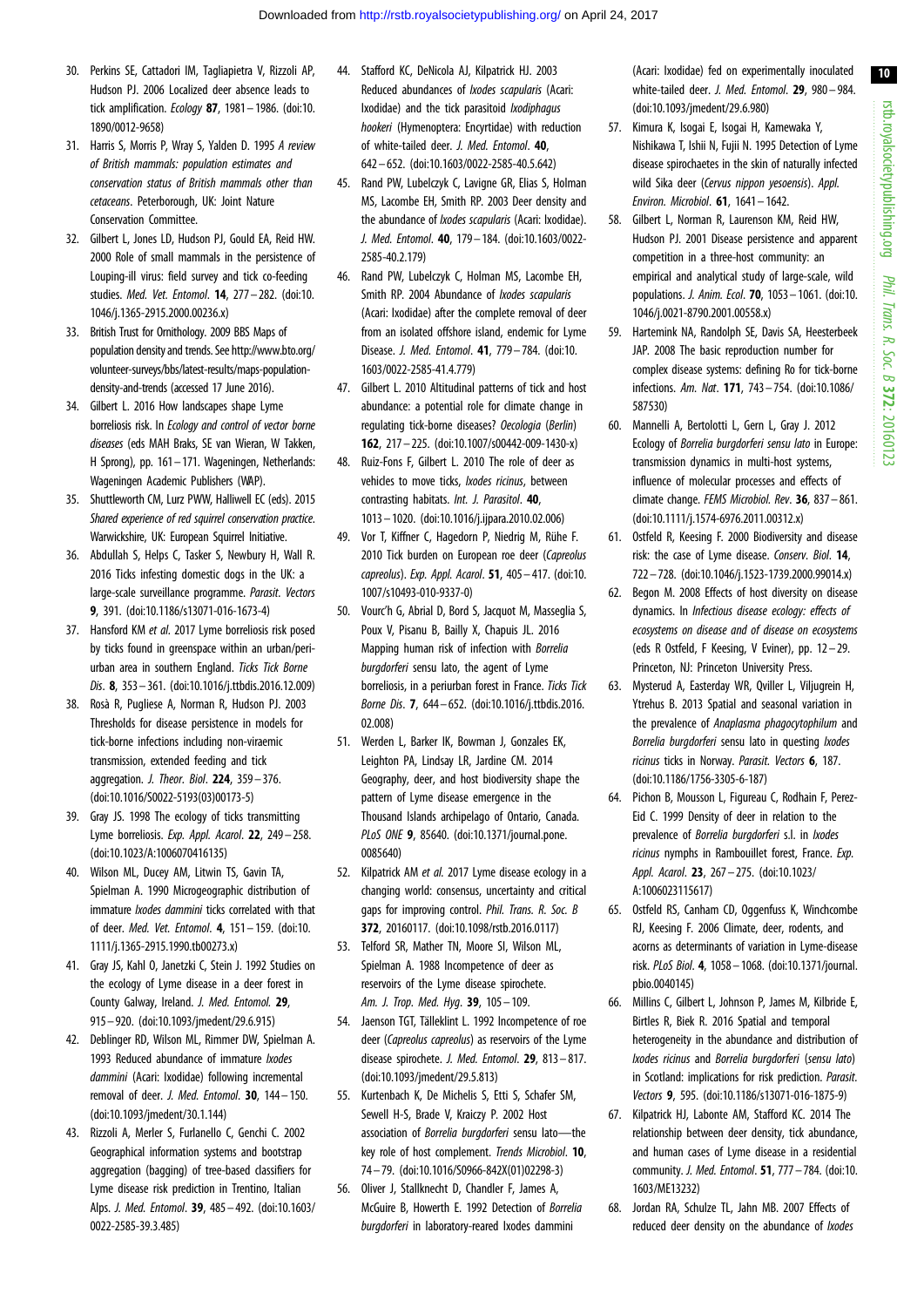<span id="page-10-0"></span>scapularis (Acari: Ixodidae) and Lyme disease incidence in a northern New Jersey endemic area. J. Med. Entomol. 44, 752 – 757. ([doi:10.1093/](http://dx.doi.org/10.1093/jmedent/44.5.752) [jmedent/44.5.752](http://dx.doi.org/10.1093/jmedent/44.5.752))

- 69. Wäber K, Spencer J, Dolman PM. 2013 Achieving landscape-scale deer management for biodiversity conservation: the need to consider sources and sinks. J. Wildl. Manage. 77, 726– 736. ([doi:10.1002/](http://dx.doi.org/10.1002/jwmg.530) [jwmg.530\)](http://dx.doi.org/10.1002/jwmg.530)
- 70. Jaenson TGT, Tälleklint L. 1996 Lyme borreliosis spirochetes in *Ixodes ricinus* (Acari: Ixodidae) and the varying hare on isolated islands in the Baltic Sea. Exp. Appl. Acarol. 33, 339– 343. ([doi:10.1007/](http://dx.doi.org/10.1007/BF00053310) [BF00053310\)](http://dx.doi.org/10.1007/BF00053310)
- 71. Laurenson AMK, Norman RA, Gilbert L, Reid HW, Hudson PJ, Journal S, Jan N. 2003 Identifying disease reservoirs in complex systems: mountain hares as reservoirs of ticks and louping-ill virus, pathogens of red grouse. J. Anim. Ecol. 72, 177– 185. ([doi:10.1046/j.1365-2656.2003.00688.x](http://dx.doi.org/10.1046/j.1365-2656.2003.00688.x))
- 72. Medlock J et al. 2008 Investigation of ecological and environmental determinants for the presence of questing Ixodes ricinus (Acari: Ixodidae) on Gower, South Wales. *J. Med. Entomol*. **45**, 314-325. [\(doi:10.1093/jmedent/45.2.314\)](http://dx.doi.org/10.1093/jmedent/45.2.314)
- 73. Baines D, Summers RW. 1997 Assessment of bird collisions with deer fences in Scottish forests. J. Appl. Ecol. 34, 941– 948. ([doi:10.2307/2405284\)](http://dx.doi.org/10.2307/2405284)
- 74. IEEP. 2010 Reflecting environmental land use needs into EU policy: preserving and enhancing the environmental benefits of land services: soil sealing, biodiversity corridors, intensification/marginalisation of land use and permanent grassland. See [http://](http://www.ieep.eu/assets/637/Land_services_-_Executive_summary.pdf) [www.ieep.eu/assets/637/Land\\_services\\_-\\_](http://www.ieep.eu/assets/637/Land_services_-_Executive_summary.pdf) [Executive\\_summary.pdf](http://www.ieep.eu/assets/637/Land_services_-_Executive_summary.pdf). (accessed 5 May 2016).
- 75. Forestry Commission. 2009 The Scottish Government's rationale for woodland expansion. See [http://scotland.forestry.gov.uk/images/](http://scotland.forestry.gov.uk/images/corporate/pdf/) [corporate/pdf/](http://scotland.forestry.gov.uk/images/corporate/pdf/) (accessed 7 May 2016).
- 76. Woodland Expansion Advisory Group. 2012 Report of the Woodland Expansion Advisory Group to the cabinet secretary for rural affairs and environment, Richard Lochhead MSP. See [http://scotland.forestry.](http://scotland.forestry.gov.uk/supporting/management/annual-review/woodland-expansion) [gov.uk/supporting/management/annual-review/](http://scotland.forestry.gov.uk/supporting/management/annual-review/woodland-expansion) [woodland-expansion](http://scotland.forestry.gov.uk/supporting/management/annual-review/woodland-expansion) (accessed 5 May 2016).
- 77. Quine CP, Cahalan C, Hester A, Humphrey J, Kirby K, Moffat A, Valatin G. 2011 Woodlands. In UK National Ecosystem Assessment: Technical Report, pp. 241 – 295. Cambridge, UK: UNEP-WCMC.
- 78. Thomas HJD, Paterson JS, Metzger MJ, Sing L. 2015 Towards a research agenda for woodland expansion in Scotland. For. Ecol. Manage. 349, 149 – 161. [\(doi:10.1016/j.foreco.2015.04.003](http://dx.doi.org/10.1016/j.foreco.2015.04.003))
- 79. Quine CP et al. 2011 Frameworks for risk communication and disease management: the case of Lyme disease and countryside users. Phil. Trans. R. Soc. B 366, 2010– 2022. ([doi:10.1098/rstb.](http://dx.doi.org/10.1098/rstb.2010.0397) [2010.0397\)](http://dx.doi.org/10.1098/rstb.2010.0397)
- 80. Peterken GFF. 1977 Habitat conservation priorities in British and European woodland. Biol. Conserv. 11, 223– 236. ([doi:10.1016/0006-3207\(77\)90006-4](http://dx.doi.org/10.1016/0006-3207(77)90006-4))
- 81. O'Brien L, Morris J. 2009 Active England: the woodland projects. Available online [http://www.](http://www.forestry.gov.uk/pdf/active_england_final_report.pdf/$FILE/active_england_final_report.pdf)

[forestry.gov.uk/pdf/active\\_england\\_final\\_report.](http://www.forestry.gov.uk/pdf/active_england_final_report.pdf/$FILE/active_england_final_report.pdf) [pdf/\\$FILE/active\\_england\\_final\\_report.pdf](http://www.forestry.gov.uk/pdf/active_england_final_report.pdf/$FILE/active_england_final_report.pdf) (accessed 6 May 2016).

- 82. Gimona A, Poggio L, Brown I, Castellazzi M. 2012 Woodland networks in a changing climate: threats from land use change. Biol. Conserv. **149**, 93 - 102. [\(doi:10.1016/j.biocon.2012.01.060\)](http://dx.doi.org/10.1016/j.biocon.2012.01.060)
- 83. Bailey SA. 2007 Increasing connectivity in fragmented landscapes: an investigation of evidence for biodiversity gain in woodlands. For. Ecol. Manage. 338, 7– 23. ([doi:10.1016/j.foreco.](http://dx.doi.org/10.1016/j.foreco.2006.09.049) [2006.09.049\)](http://dx.doi.org/10.1016/j.foreco.2006.09.049)
- 84. Walker AR, Alberdi MP, Urquhart KA, Rose H. 2001 Risk factors in habitats of the tick *Ixodes ricinus* influencing human exposure to Ehrlichia phagocytophila bacteria. Med. Vet. Entomol. 15, 40 – 49. ([doi:10.1046/j.1365-2915.2001.00271.x](http://dx.doi.org/10.1046/j.1365-2915.2001.00271.x))
- 85. Randolph SE. 2004 Tick ecology: processes and patterns behind the epidemiological risk posed by ixodid ticks as vectors. Parasitology 129, S37– S65. [\(doi:10.1017/S0031182004004925\)](http://dx.doi.org/10.1017/S0031182004004925)
- 86. Halos L, Bord S, Cotté V, Gasqui P, Abrial D, Barnouin J, Boulouis H-J, Vayssier-Taussat M, Vourc'h G. 2010 Ecological factors characterizing the prevalence of bacterial tick-borne pathogens in Ixodes ricinus ticks in pastures and woodlands. Appl. Environ. Microbiol. 76, 4413 – 4420. [\(doi:10.1128/](http://dx.doi.org/10.1128/AEM.00610-10) [AEM.00610-10\)](http://dx.doi.org/10.1128/AEM.00610-10)
- 87. Prusinski MA et al. 2006 Habitat structure associated with Borrelia burgdorferi prevalence in small mammals in New York State. *Environ. Entomol*. 35, 308 – 319. [\(doi:10.1603/0046-225X-35.2.308](http://dx.doi.org/10.1603/0046-225X-35.2.308))
- 88. Allan B, Keesing F, Ostfeld R. 2003 Effect of forest fragmentation on Lyme disease risk. Conserv. Biol. 17, 267. [\(doi:10.1046/j.1523-1739.2003.01260.x\)](http://dx.doi.org/10.1046/j.1523-1739.2003.01260.x)
- 89. Simon JA et al. 2014 Climate change and habitat fragmentation drive the occurrence of Borrelia burgdorferi, the agent of Lyme disease, at the northeastern limit of its distribution. Evol. Appl. 7, 750 – 764. [\(doi:10.1111/eva.12165\)](http://dx.doi.org/10.1111/eva.12165)
- 90. Ferquel E, Garnier M, Marie J, Berne C, Baranton G, Pe C. 2006 Prevalence of Borrelia burgdorferi sensu lato and Anaplasmataceae members in Ixodes ricinus ticks in Alsace, a focus of Lyme borreliosis endemicity in France. Appl. Environ. Microbiol. 72, 3074– 3078. [\(doi:10.1128/AEM.72.4.3074\)](http://dx.doi.org/10.1128/AEM.72.4.3074)
- 91. Millins C. 2016 Ecological drivers of a vector borne pathogen: Distribution and abundance of Borrelia burgdorferi sensu lato and its vector Ixodes ricinus in Scotland. PhD thesis, University of Glasgow, UK.
- 92. Estrada-Peña A. 2003 The relationships between habitat topology, critical scales of connectivity and tick abundance Ixodes ricinus in a heterogeneous landscape in northern Spain. Ecography 26, 661 – 671. [\(doi:10.1034/j.1600-0587.2003.03530.x](http://dx.doi.org/10.1034/j.1600-0587.2003.03530.x))
- 93. van Dam AP, Kuiper H, Vos K, Widjojokusumo A, de Jongh BM, Spanjaard L, Ramselaar AC, Kramer MD, Dankert J. 1993 Different genospecies of Borrelia burgdorferi are associated with distinct clinical manifestations of Lyme borreliosis. Clin. Infect. Dis. 17, 708– 717. ([doi:10.1093/clinids/17.4.708](http://dx.doi.org/10.1093/clinids/17.4.708))
- 94. Stanek G, Reiter M. 2011 The expanding Lyme Borrelia complex-clinical significance of genomic

species? Clin. Microbiol. Infect. 17, 487-493. ([doi:10.1111/j.1469-0691.2011.03492.x\)](http://dx.doi.org/10.1111/j.1469-0691.2011.03492.x)

- 95. Lloyd-Smith JO, Cross PC, Briggs CJ, Daugherty M, Getz WM, Latto J, Sanchez MS, Smith AB, Swei A. 2005 Should we expect population thresholds for wildlife disease? Trends Ecol. Evol. 20, 511-519. ([doi:10.1016/j.tree.2005.07.004\)](http://dx.doi.org/10.1016/j.tree.2005.07.004)
- 96. Crowl TA, Crist TO, Parmenter RR, Belovsky G, Lugo AE. 2008 The spread of invasive species and infectious disease as drivers of ecosystem change. Front. Ecol. Environ. 6, 238 – 246. [\(doi:10.1890/](http://dx.doi.org/10.1890/070151) [070151\)](http://dx.doi.org/10.1890/070151)
- 97. Tompkins DM, Sainsbury AW, Nettleton P, Buxton D, Gurnell J. 2002 Parapoxvirus causes a deleterious disease in red squirrels associated with UK population declines. Proc. R. Soc. Lond. B 269, 529– 533. [\(doi:10.1098/rspb.2001.1897\)](http://dx.doi.org/10.1098/rspb.2001.1897)
- 98. Pisanu B, Marsot M, Marmet J, Chapuis J-L, Réale D, Vourc'h G. 2010 Introduced Siberian chipmunks are more heavily infested by Ixodid ticks than are native bank voles in a suburban forest in France. Int. J. Parasitol. 40, 1277– 1283. ([doi:10.1016/j.](http://dx.doi.org/10.1016/j.ijpara.2010.03.012) iipara.2010.03.012)
- 99. Marsot M, Sigaud M, Chapuis J-L, Ferquel E, Cornet M, Vourc'h G. 2011 Introduced Siberian chipmunks (Tamias sibiricus barberi) harbor more-diverse Borrelia burgdorferi sensu lato genospecies than native bank voles (Myodes glareolus). Appl. Environ. Microbiol. 77, 5716 – 5721. [\(doi:10.1128/AEM.](http://dx.doi.org/10.1128/AEM.01846-10) [01846-10\)](http://dx.doi.org/10.1128/AEM.01846-10)
- 100. Marsot M, Chapuis J-L, Gasqui P, Dozières A, Masséglia S, Pisanu B, Ferquel E, Vourc'h G. 2013 Introduced Siberian chipmunks (Tamias sibiricus barberi) contribute more to Lyme borreliosis risk than native reservoir rodents. PLoS ONE 8, e55377. ([doi:10.1371/journal.pone.0055377](http://dx.doi.org/10.1371/journal.pone.0055377))
- 101. Mayle BA, Broome AC. 2013 Changes in the impact and control of an invasive alien: the grey squirrel (Sciurus carolinensis) in Great Britain, as determined from regional surveys. Pest Manag. Sci. 69, 323– 333. [\(doi:10.1002/ps.3458](http://dx.doi.org/10.1002/ps.3458))
- 102. Rushton SP, Lurz PWW, Gurnell J, Nettleton P, Bruemmer C, Shirley MDF, Sainsbury AW. 2006 Disease threats posed by alien species: the role of a poxvirus in the decline of the native red squirrel in Britain. Epidemiol. Infect. 134, 521– 533. [\(doi:10.](http://dx.doi.org/10.1017/S0950268805005303) [1017/S0950268805005303\)](http://dx.doi.org/10.1017/S0950268805005303)
- 103. Sainsbury AW et al. 2008 Poxviral disease in red squirrels Sciurus vulgaris in the UK: spatial and temporal trends of an emerging threat. Ecohealth 5, 305– 316. [\(doi:10.1007/s10393-008-0191-z\)](http://dx.doi.org/10.1007/s10393-008-0191-z)
- 104. Chantrey J, Dale TD, Read JM, White S, Whitfield F, Jones D, Mcinnes CJ, Begon M. 2014 European red squirrel population dynamics driven by squirrelpox at a gray squirrel invasion interface. Ecol. Evol. 4, 3788– 3799. ([doi:10.1002/ece3.1216](http://dx.doi.org/10.1002/ece3.1216))
- 105. Craine NG, Randolph SE, Nuttall PA. 1995 Seasonal variation in the role of grey squirrels as hosts of Ixodes ricinus, the tick vector of the Lyme disease spirochaete, in a British woodland. Folia Parasitol. (Praha). 42, 73 – 80.
- 106. Craine NG, Nuttall PA, Marriott AC, Randolph SE. 1997 Role of grey squirrels and pheasants in the